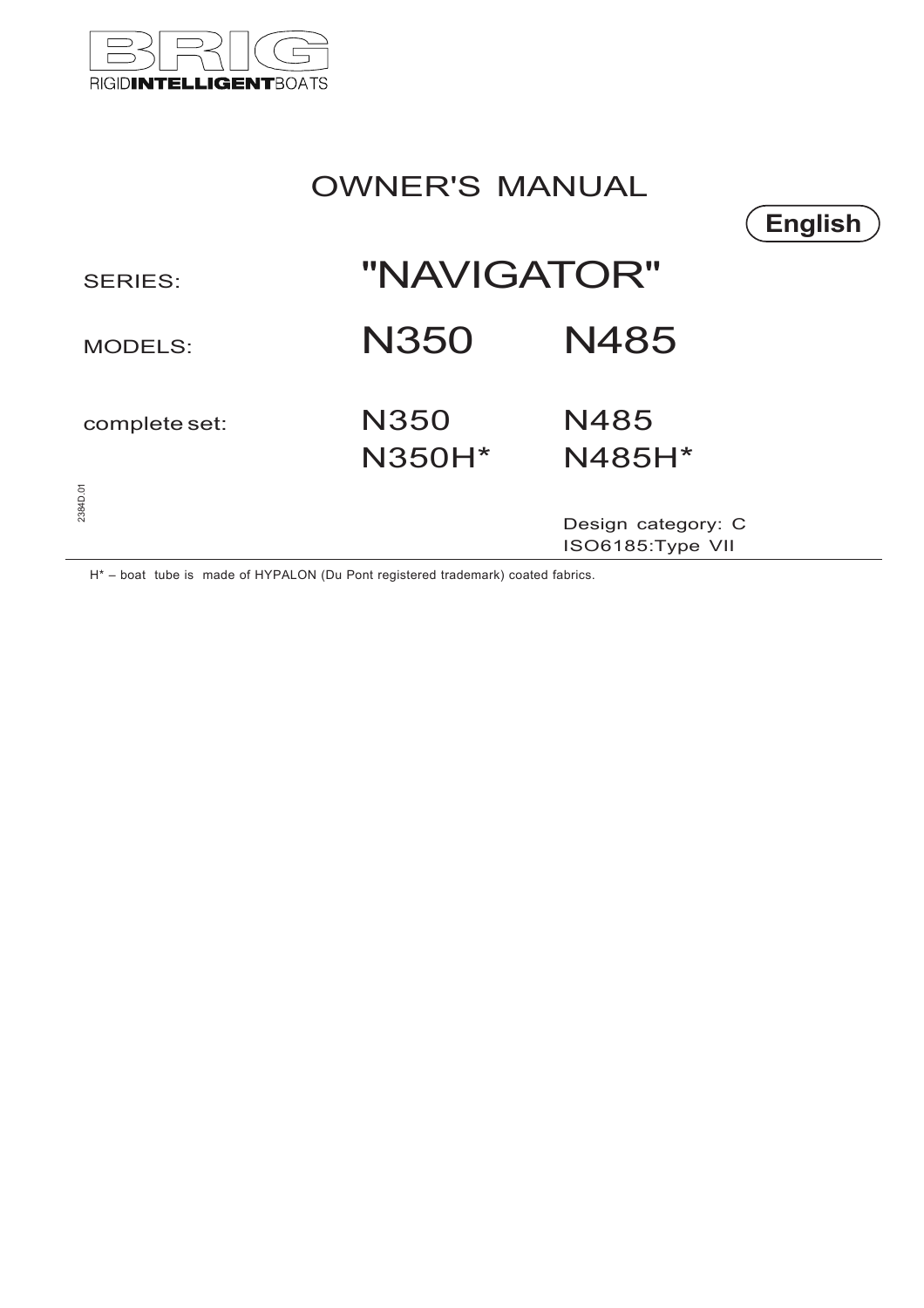#### **CONTENTS:**

| <b>DANGER LEVELS</b>                                                             | 5              |
|----------------------------------------------------------------------------------|----------------|
| <b>INTRODUCTION</b>                                                              | 5              |
| <b>IDENTIFICATION PLATE</b>                                                      | 6              |
| SAFETY REGULATIONS                                                               | $\overline{7}$ |
| BEAUFORT Wind Scale and Corresponding State of the Sea, After Few Hours of Wind, |                |
| Away From the Coast.                                                             | 8              |
| <b>Boat Design Categories</b>                                                    | 8              |
| REMEMBER FIRE DANGER ALWAYS                                                      | 9              |
| TECHNICAL SPECIFICATIONS                                                         | 10             |
| <b>COMPLETE SET</b>                                                              | 11             |
| THE MAIN DIMENSIONS                                                              | 13             |
| <b>BOAT DESIGN</b>                                                               | 15             |
| <b>BUOYANCY TUBE</b>                                                             | 16             |
| STEERING CONSOLE                                                                 | 17             |
| <b>FUEL SYSTEM</b>                                                               | 20             |
| <b>DRAIN SYSTEM</b>                                                              | 22             |
| Care & Maintenance of your Sunbrella® Fabric                                     | 24             |
| <b>WIRING DIAGRAM</b>                                                            | 25             |
| PREPARATION FOR EXPLOITATION                                                     | 27             |
| INFLATION/DEFLATION BOAT TUBE                                                    | 27             |
| STORAGE BATTERY INSTALLATION                                                     | 28             |
| BOAT TRANSPORTATION BY TRAILER                                                   | 28             |
| <b>HOW TO INSTALL SUNDECK</b>                                                    | 30             |
| <b>MAINTENANCE</b>                                                               | 31             |
| OPERATING REGULATIONS                                                            | 32             |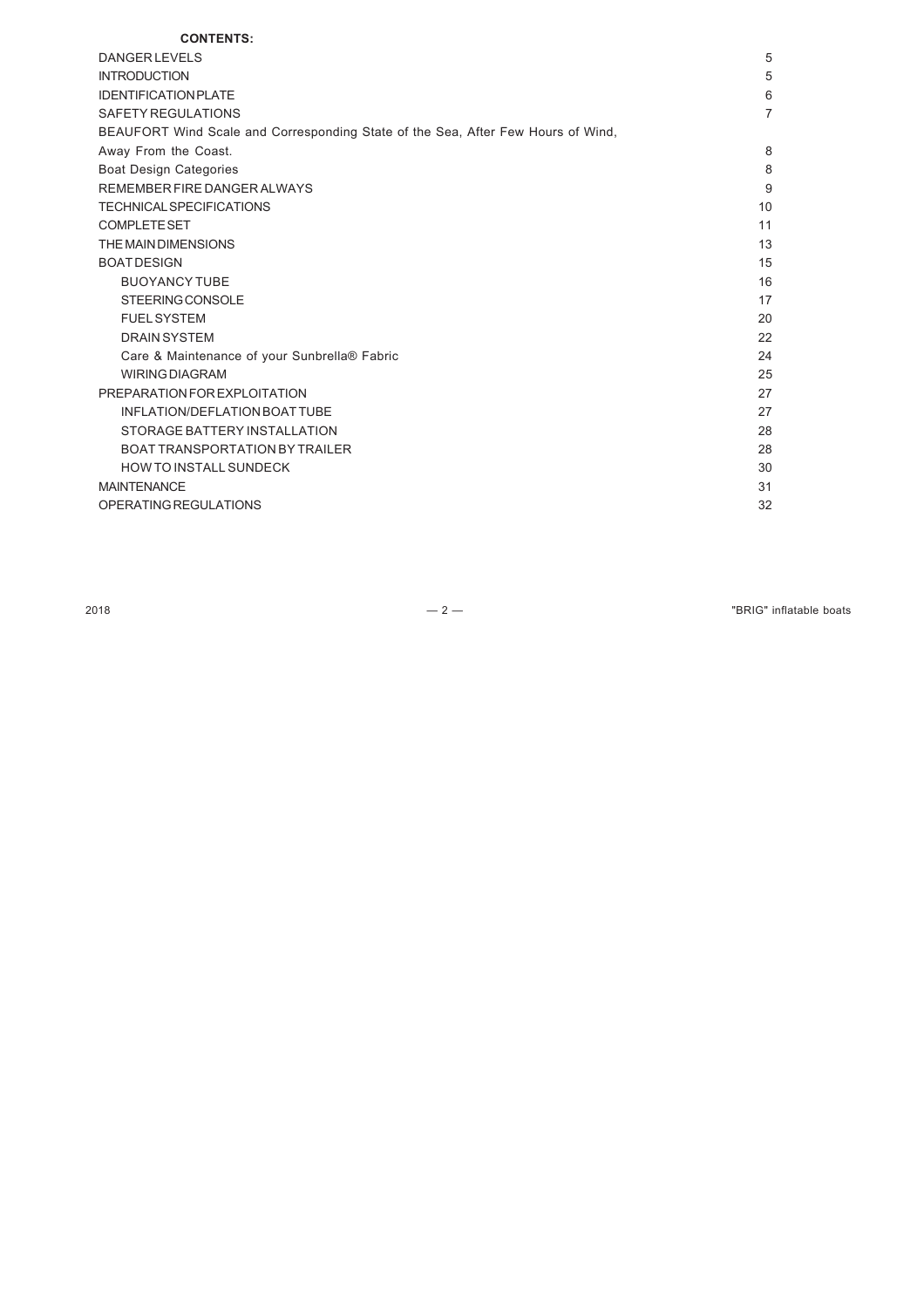

For you safety and for the validity of the guarantee expert and authorised personnel must install the motor and inspect and check the systems. All onboard systems must be completed and inspected.

CHECK, THAT THE CHECKS HAVE BEEN MADE AND THAT THE PLANTS HAVE BEEN COMPLETED BEFORE DELYVERY.

BRIG Ltd declines any responsibility for systems and accessories that have not been installed and checked by expert and authorised personnel.



The manual and all its enclosures should be stored carefully, and the manual should always be kept aboard. If the craft is resold, the manual and all its enclosures must be handed over to the new owner.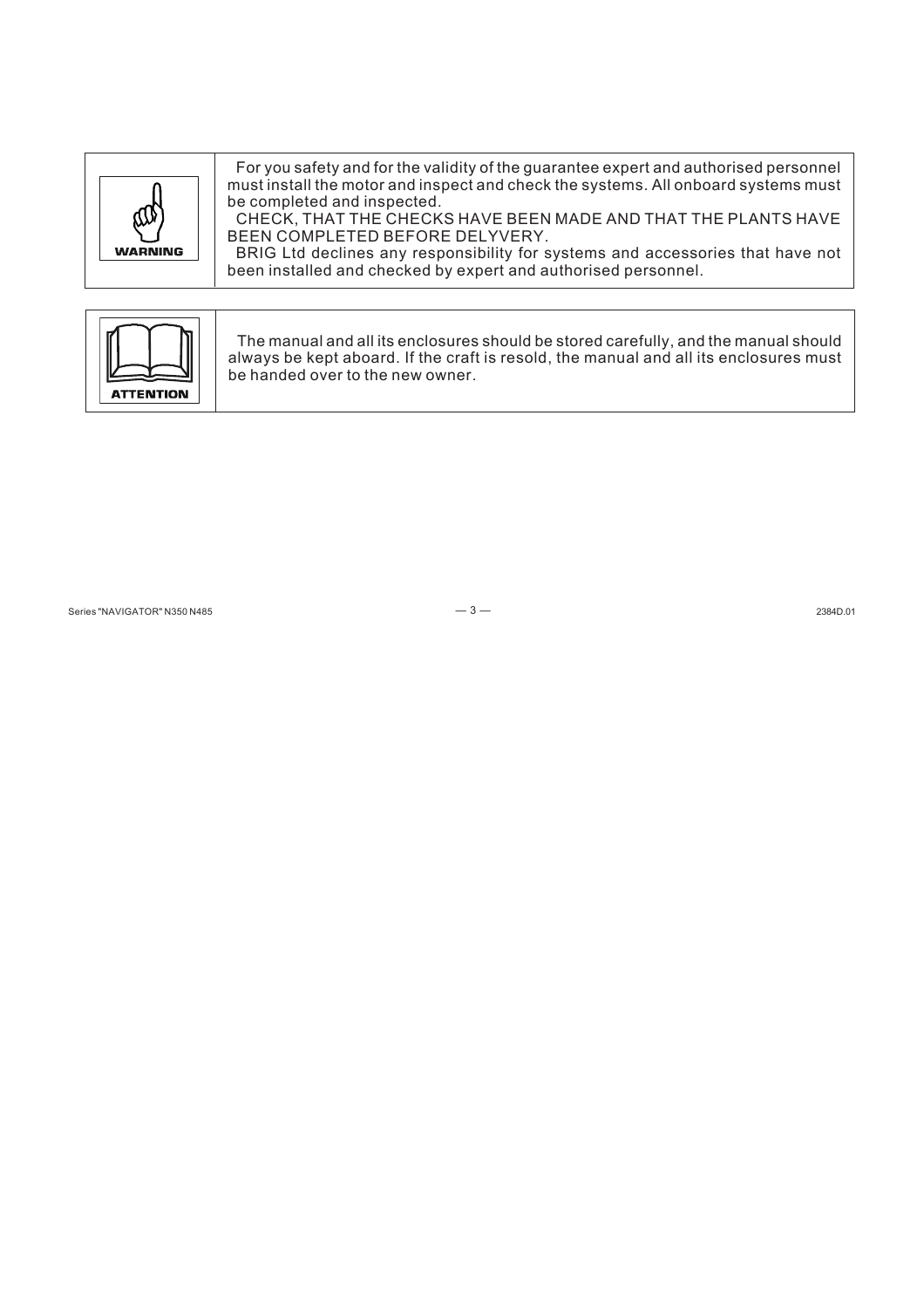# CE Certification and Main Features

The CE marking indicates that the inflatable boat was built in compliance with the DIRECTIVE 2013/53/EU OF THE EUROPEAN PARLIAMENT AND OF THE COUNCIL applied to recreational craft

# Certifying Body:

INTERNATIONAL MARINE CERTIFICATION INSTITUTE Rue Abbe Cuypers 3 / B-1040 Bruxelles / Belgique Notified Body : 0609 www.imci.org

# Name of Manufacture:

BRIG Ltd. Lozovskaya 88, Dergachy 62303 Kharkovskaya obl. UKRAINE www.brig-ribs.com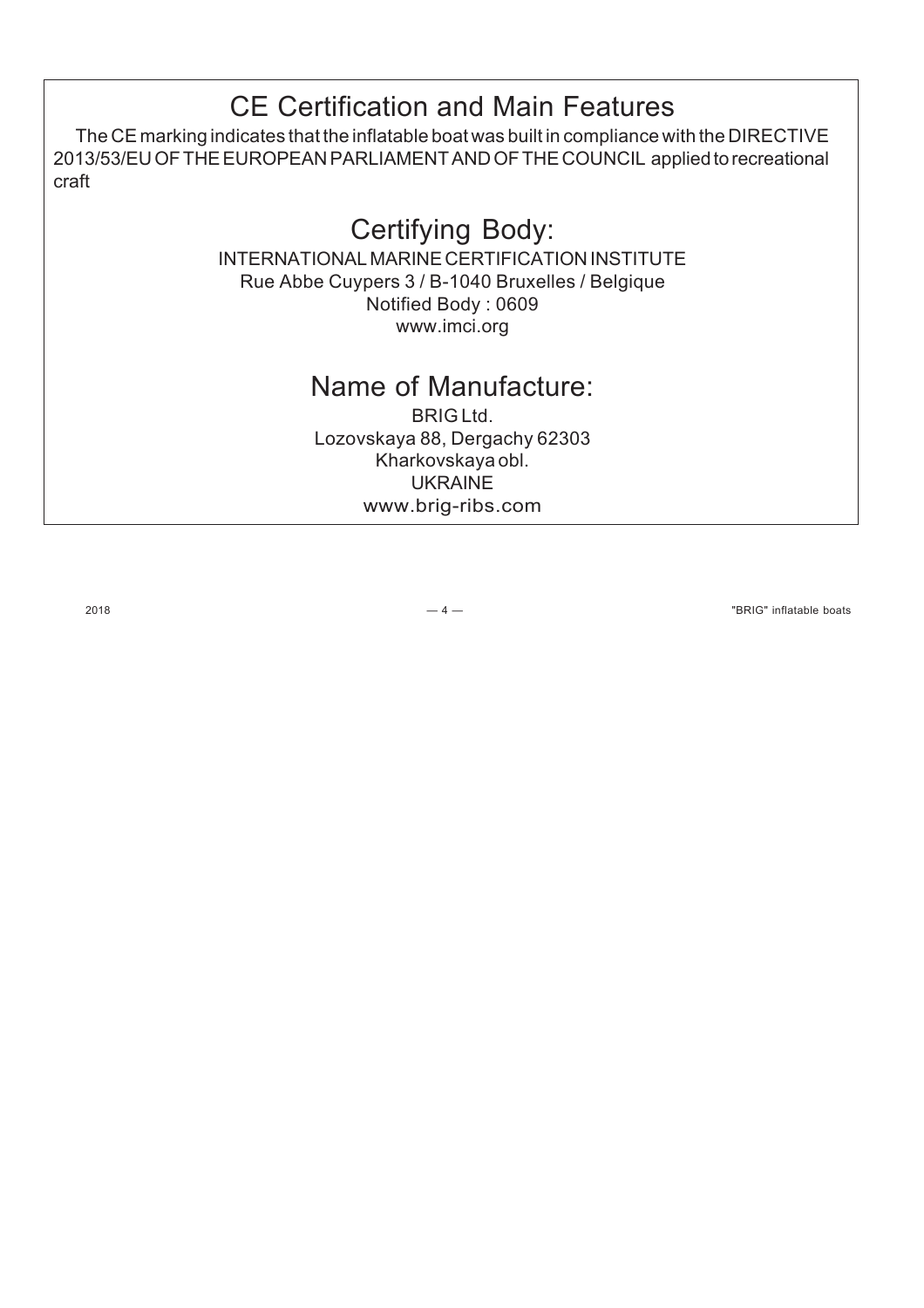# **DANGER LEVELS.**

The manual contains warnings, identified as follows:



A note like this indicates that there is serious risk, that is likely to cause death or permanent serious injury, if appropriate precautions are not taken.



A note like this indicates the existence of risk that may cause death or injury, if appropriate precautions are not taken.



A note like this indicates reference to the application of safety or environmental protection practices,or draws attention to unsafe behaviour that might cause injury to persones or damage to the craft, its components or the environment.

# **INTRODUCTION.**

This manual was written to help you to use your boat safely. It contains information on the boat, its equipment (supplied or installed),operation and maintenance.



Before using your boat, read this MANUAL carefully and ensure that you have understood all the procedures it describes. Before taking command of your boat, be sure to have acquired experience and confidence in its operation.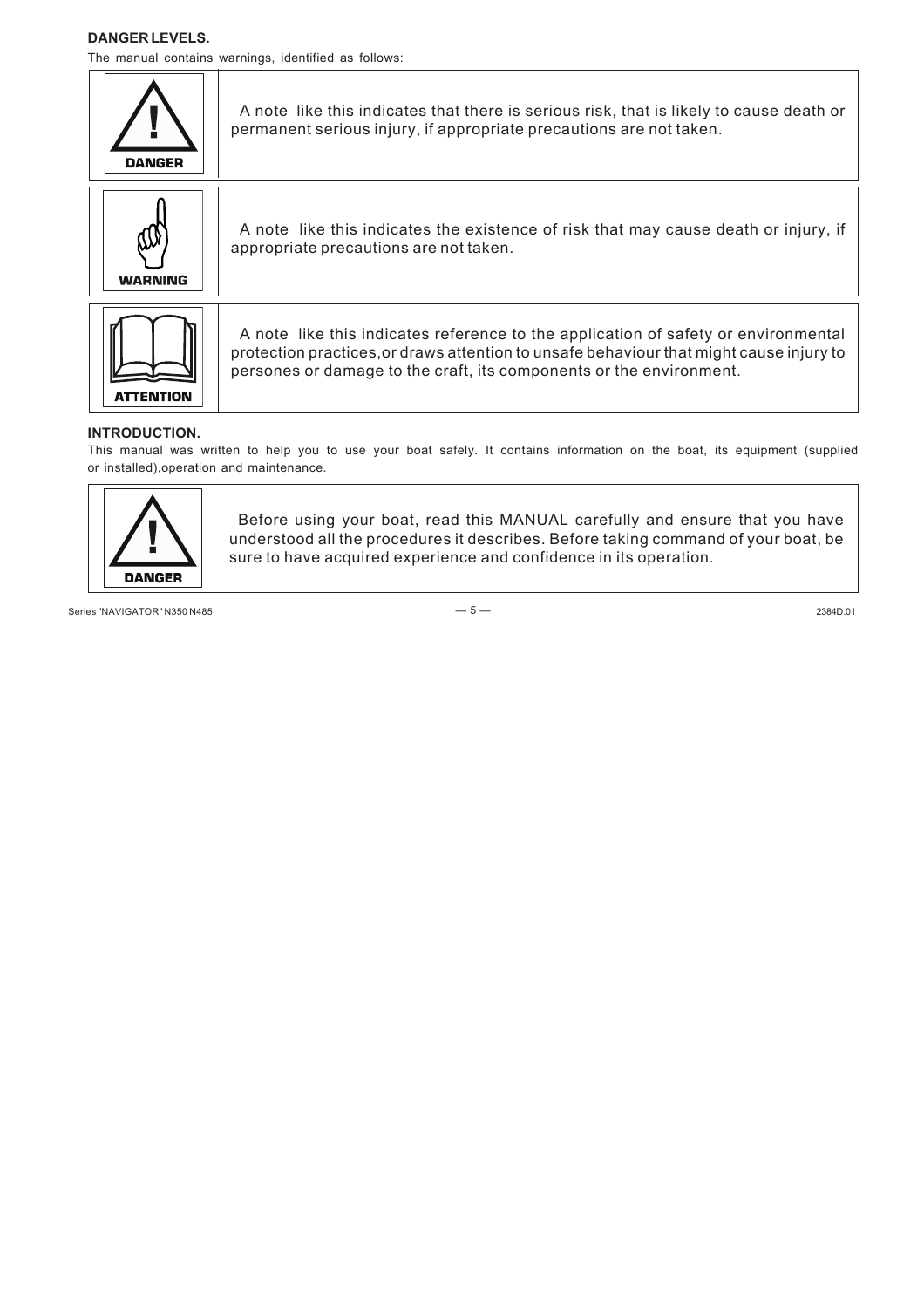# **IDENTIFICATION PLATE.**

Builder's Plate:



Plate with identification number:

# UA-QRK12345A000



It is fundamental for the plates to be aboard the boat, since they are only form of recognition and identification. Without them the boat does not comply with the legislation in effect. The plates must never be removed. Any tampering or removal not authorised by the manufacturer is the full responsibility of the owner.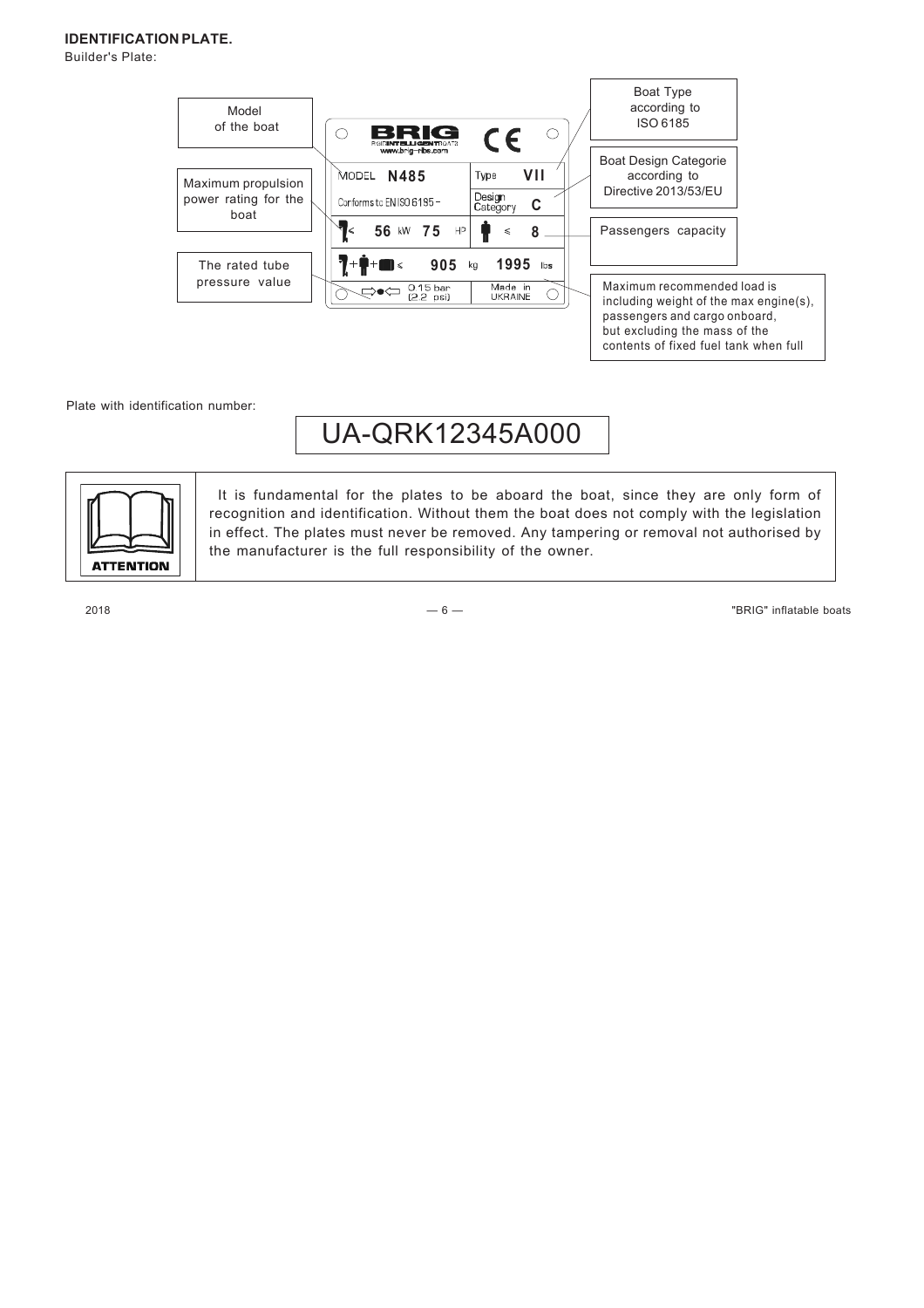#### **SAFETY REGULATIONS.**

This manual contains recommendations and basic rules of conduct for using the boat in complete safety.Although it is not possible to offer safety information for all potential situations, in general it is recommended that you :





Always check weather and seagoing conditions before setting out. **For safe navigation, compare the design category of your boat with the table below.**

When the tank is installed by the yard, the plant is prepared with a ground plait. The installation of the motor **MUST FORESEE A PLAINT CONNECTION** to the boat ground plait. Failure to connect (or failed maintenance) can result in the tank perforating leading to a serious risk of fire / explosion caused by leaking fuel.



**Max number of transportable persones** is referred to an established weight of 75 kg per person (ISO 6185), so always make reference to total maximum transportable weight. **The max weight of the installable motors** indicates the maximum overall weight applicable on the stern board, including any emergency motors. **NEVER exceed the stated value.**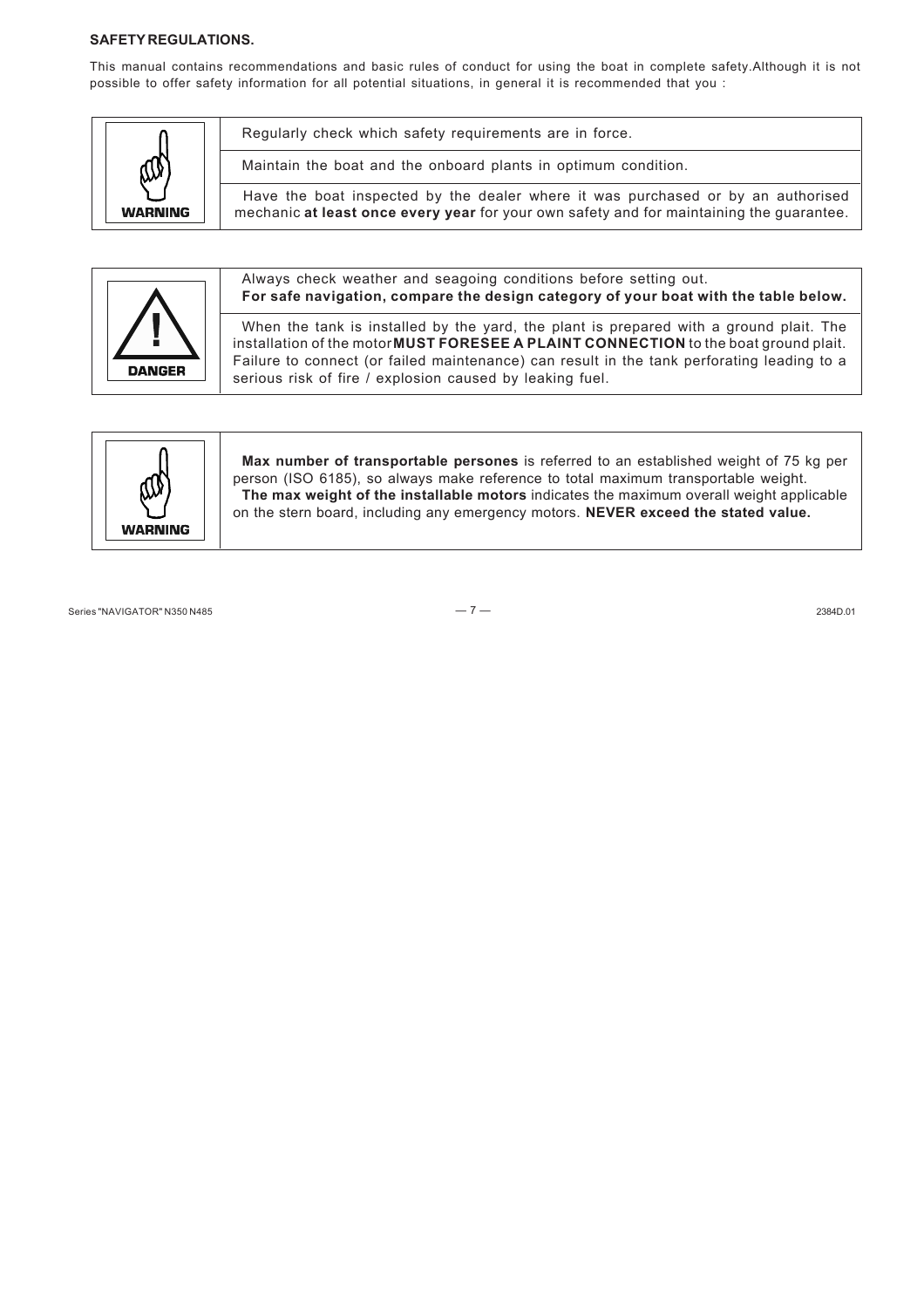| Force    | Denomination       | <b>Knots</b> | Km/h         | m/sec         | State of the sea<br>and wave height in meters |             |
|----------|--------------------|--------------|--------------|---------------|-----------------------------------------------|-------------|
| $\Omega$ | Calm               | $<$ 1        | $<$ 1        | $0 - 0.2$     | Calm                                          | 0           |
|          | Light Air          | $1 - 3$      | $1 - 5$      | $0.3 - 1.5$   | Calm                                          | 0           |
| 2        | Light Breeze       | $4 - 6$      | $6 - 11$     | $1.6 - 3.3$   | Almost calm                                   | 0.2         |
| 3        | Gentle Breeze      | $7 - 10$     | $12 - 19$    | $3.4 - 5.4$   | Almost calm                                   | 0.2         |
| 4        | Moderate Breeze    | $11 - 16$    | $20 - 28$    | $5.5 - 7.9$   | Small waves                                   | 0.5         |
| 5        | Strong Breeze      | $17 - 21$    | 29-38        | $8.0 - 10.7$  | Large waves                                   | 1.25        |
| 6        | Fresh Wind         | $22 - 27$    | $39-49$      | $10.8 - 13.8$ | Large waves                                   | 2.0         |
|          | <b>Strong Wind</b> | 28-33        | $50 - 61$    | 13.9-17.1     | Very large waves                              | 2.5         |
| 8        | Gale               | 34-40        | 62-74        | $17.2 - 20.7$ | Rough sea                                     | 4           |
| 9        | <b>Strong Gale</b> | $41 - 47$    | 75-88        | $20.8 - 24.4$ | Very rough sea                                | 6           |
| 10       | Storm              | 48-55        | 89-102       | 24.5-28.4     | Heavy                                         | 9           |
| 11       | Violent Storm      | 56-63        | 103-117      | 28.5-32.6     | Very heavy                                    | 14          |
| 12       | Hurricane          | 64 and over  | 118 and over | 32.7and over  | Stormy                                        | 14 and over |

# **BEAUFORT Wind Scale and Corresponding State of the Sea, After Few Hours of Wind, Away From the Coast.**

# **Boat Design Categories :**

| Design category         | Wind force<br>(Beaufort scale) | Significant wave height   |
|-------------------------|--------------------------------|---------------------------|
| "A" - "Ocean"           | exceeding 8                    | exceeding 4               |
| "B"- "Offshore"         | up to, and including, 8        | up to, and including, 4   |
| "C"- "Inshore"          | up to, and including, 6        | up to, and including, 2   |
| "D"- "Sheltered waters" | up to, and including, 4        | up to, and including, 0.3 |

NOTE: **The significant wave height** is the mean height of the highest one-third of the waves, which approximately corresponds to the wave height estimated by an experienced observer. Some waves will be double this height.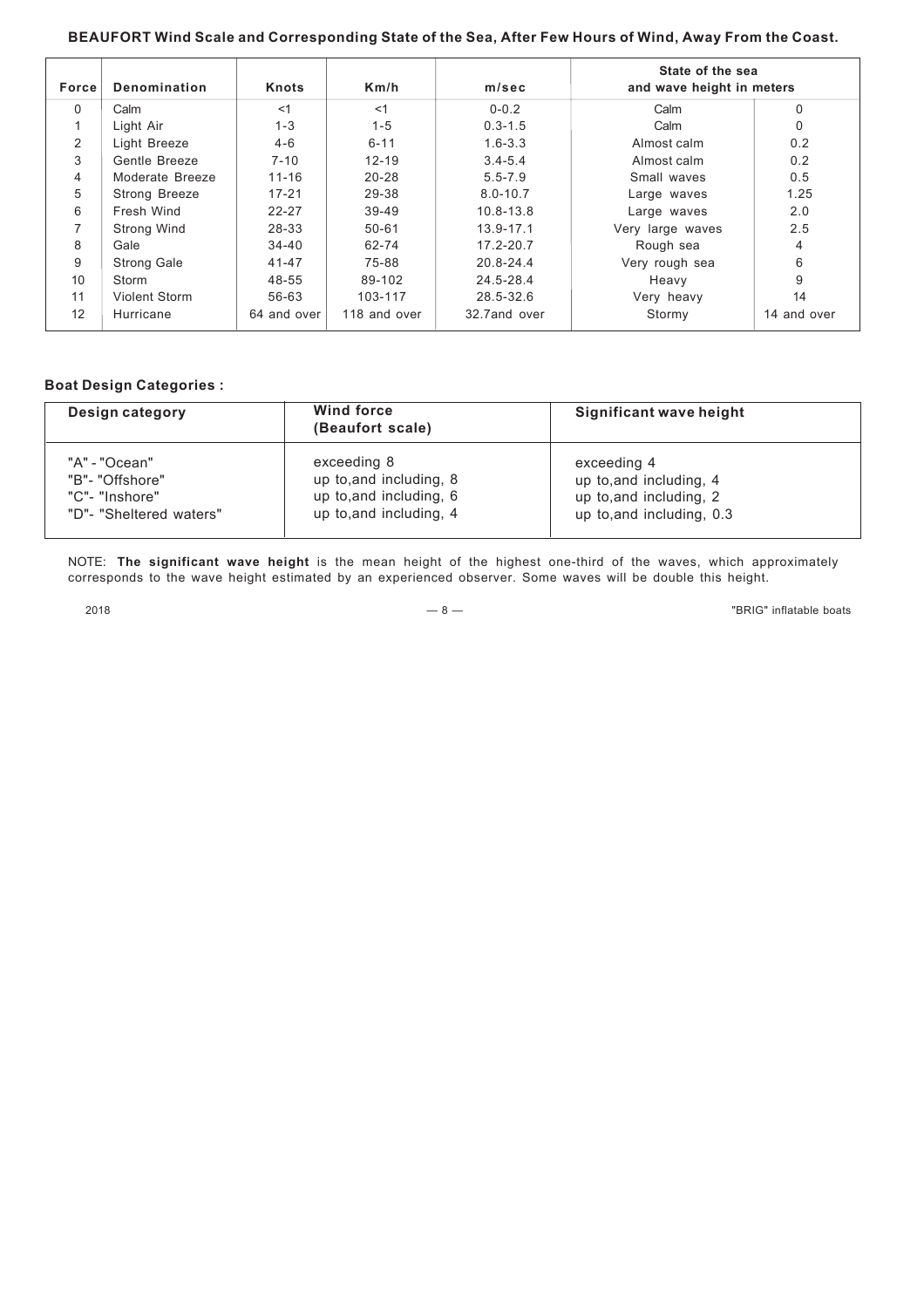### **ALWAYS REMEMBER ABOUT FIRE DANGER .**

#### **Fire may be caused by:**

Crew negligence when smoking, the presence aboard of flammable liquids, electrical contacts, propulsion motor, errors in fueling, or if maintenance has not been performed as required.

Once again, it is important that the crew behave correctly and that the boat is kept in order to avoid serious damage to it and to persons.



However, if a fire does occur aboard, stop motor, disconnect the batteries immediately, check to see if it is an electrical component or any case a small-scale fire that does not involve flammable liquids, in which case use a suitable fire extinguisher to try and put the fire out completely.

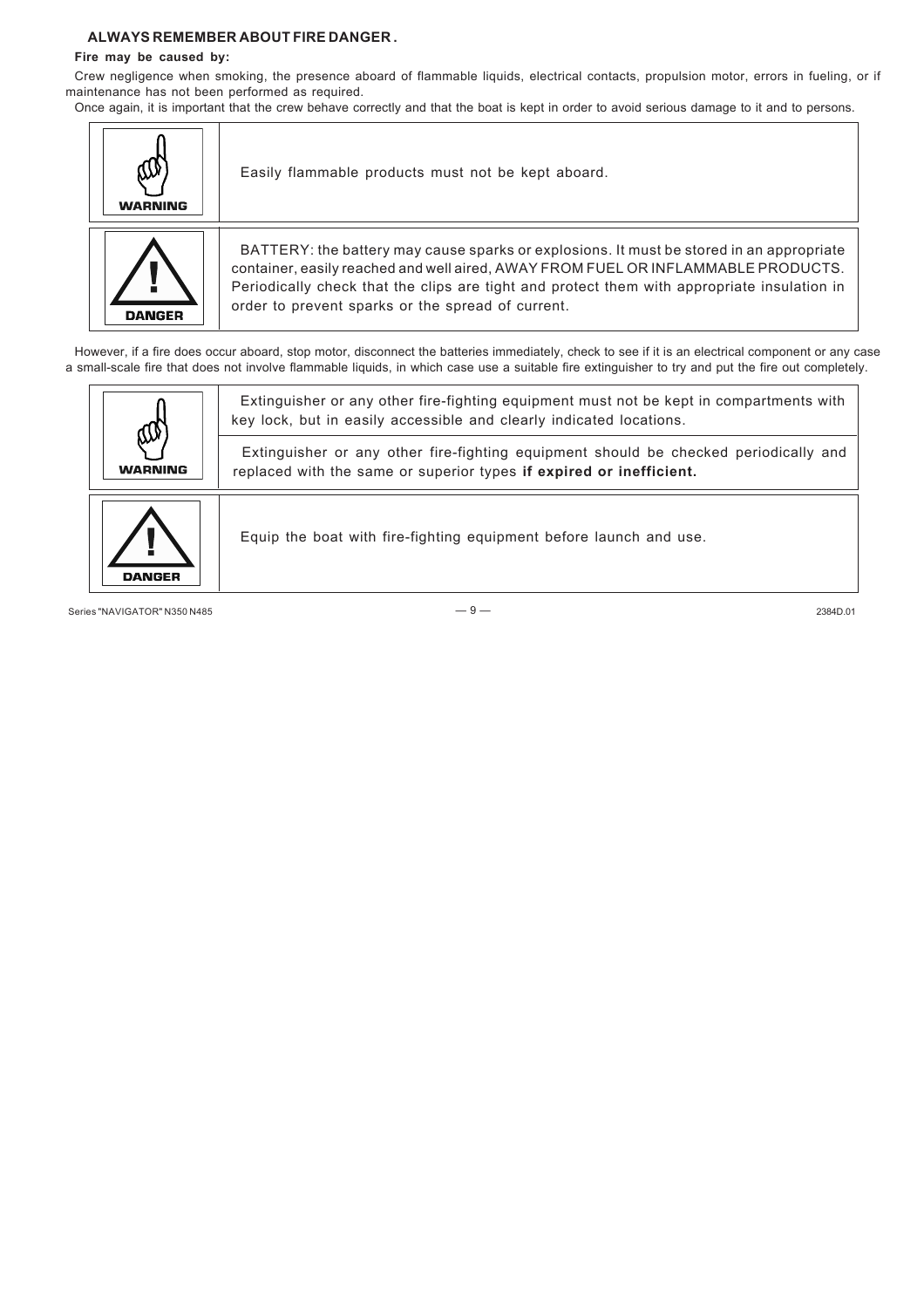#### **TECHNICAL SPECIFICATIONS.**

The basic parameters and dimensions of the "NAVIGATOR" boats comply with the data specified in the following table. All dimensions measurements indicated have a tolerance of +/- 3%, weight measurements indicated have a tolerance of +/- 5%.

| Parameter                                                                                                               | N350 (N350H)       | N485 (N485H)       |
|-------------------------------------------------------------------------------------------------------------------------|--------------------|--------------------|
| Length (without engine)                                                                                                 | 3.50 m             | 4.85 m             |
| <b>Beam</b>                                                                                                             | 1.80 <sub>m</sub>  | 2.30 m             |
| Height                                                                                                                  | 1.15 m             | 1.85 m             |
| Inflatable tube diameter, max.                                                                                          | $0.44 \; m$        | 0.50 m             |
| Cockpit dimensions:<br>- length                                                                                         | 2.10 m             | 3.05 m             |
| - width                                                                                                                 | 0.90 m             | 1.30 <sub>m</sub>  |
| Deadrise angle on transom                                                                                               | $19^{\circ}$       | $19^\circ$         |
| Deadrise angle in middle section                                                                                        | $21^{\circ}$       | $22^{\circ}$       |
| Transom height                                                                                                          | 500 <sub>mm</sub>  | 500mm              |
| Number of independent air-tight chambers                                                                                | 3                  | 5                  |
| Nominal pressure                                                                                                        | 0.15 bar (2.2 psi) | 0.15 bar (2.2 psi) |
| Passengers capacity                                                                                                     | 5                  | 8                  |
| Recommended engine power                                                                                                | 30 hp (22 kW)      | 50 hp (37 kW)      |
| Maximum engine power*                                                                                                   | 40 hp (30 kW)      | 75 hp (56 kW)      |
| Maximum engine weight (included controls and battery)                                                                   | 145kg              | 210 <sub>kg</sub>  |
| Engine shaft length                                                                                                     | 20" (Long)         | 20" (Long)         |
| Built-in fuel tank capacity                                                                                             | 33L                | 67L                |
| Weight of fully empty boat (without: steering console, arc,<br>seat, fuel, engine)                                      | 125kg              | 295kg              |
| Weight of empty boat with equipments (with steering console,<br>with S.S. arc, with seat, without engine, without fuel) | 155kg              | 380kg              |
| Maximum load capacity of fully empty boat (ISO method)                                                                  | 600kg              | 1050kg             |
| Displacement in Light Craft Condition (LCC)                                                                             | 310 <sub>kg</sub>  | 600kg              |
| Maximum total load (ML)                                                                                                 | 415kg              | 745kg              |
| Maximum transportable mass                                                                                              | 350 <sub>kg</sub>  | 745kg              |
| Maximum recommended load*                                                                                               | 465*kg             | 905*kg             |
| Loaded displacement mass (LDC)                                                                                          | 725kg              | 1345kg             |

\*Maximum recommended load is including weight of the max engine(s), passengers and cargo onboard, but excluding the mass of the contents of fixed fuel tank when full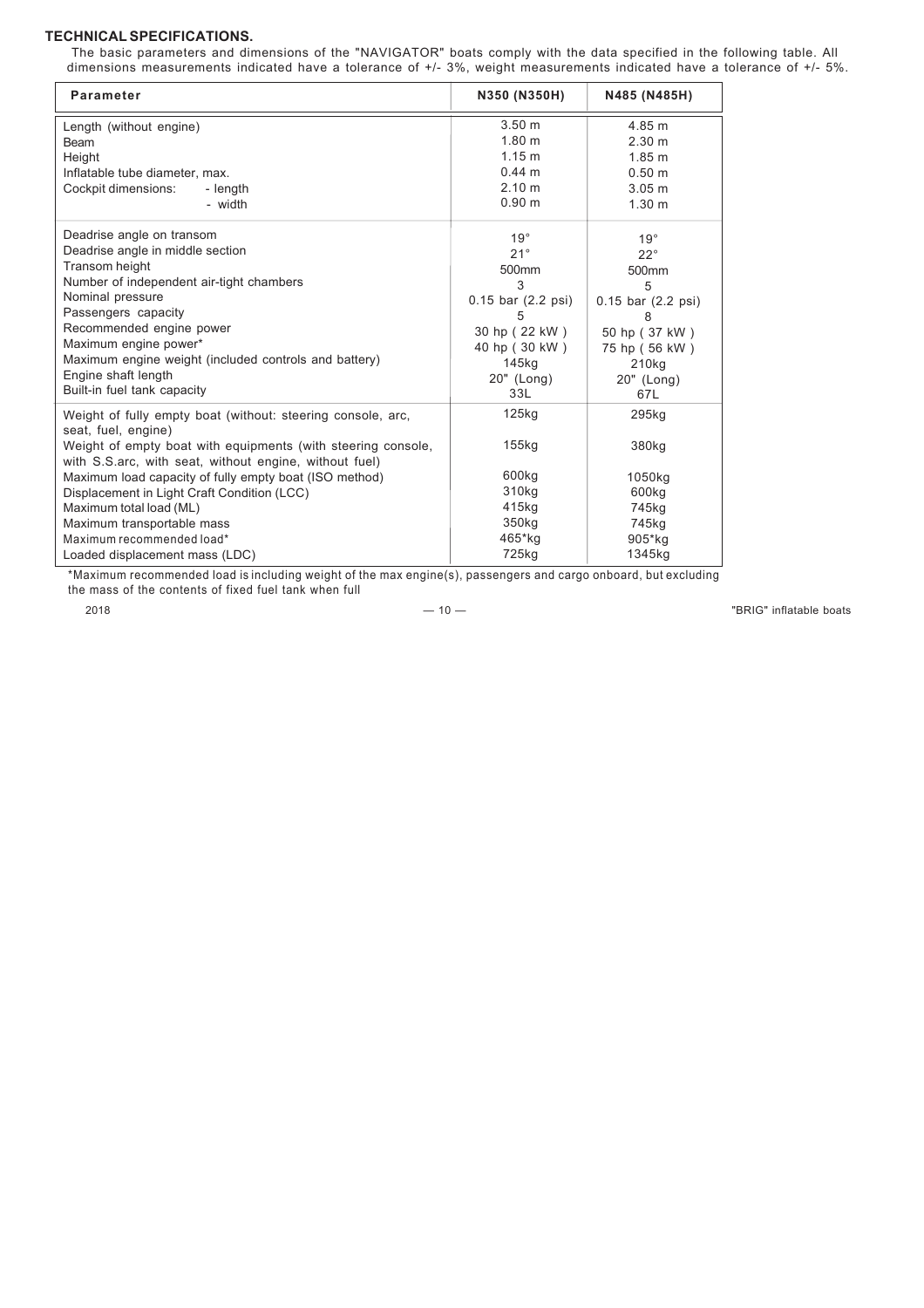### **COMPLETE SET .**

In the table shows the maximum possible complete set, which may differ from your boat.

| <b>No</b> | <b>Description</b>                       | Unit of        | N350   | N485           |
|-----------|------------------------------------------|----------------|--------|----------------|
|           |                                          | measure        |        |                |
|           |                                          |                |        |                |
| 1         | Inflatable boat                          | pcs.           | 1      |                |
| 2         | Foot pump                                | pcs.           |        |                |
| 3         | Paddle                                   | pcs.           | 2      | $\overline{2}$ |
|           | Set of spare parts and repair kit:       |                |        |                |
| 4         | - mooring line                           | m              | 10     | 15             |
| 5         | - coated fabric for repair               | m <sup>2</sup> | 0.06   | 0.06           |
| 6         | - glue set for repair                    | set            |        |                |
| 7         | <b>Bag</b>                               | pcs.           |        |                |
| 8         | Owner's manual                           | pcs.           |        |                |
| 9         | Built-in fuel tank                       | pcs.           | 1(33L) | 1(67L)         |
| 10        | Steering console                         | pcs.           |        |                |
|           | <b>Steering console equipment:</b>       |                |        |                |
| 11        | Mechanical steering system               | pcs.           |        |                |
| 12        | Mechanical steering system cable         | pcs.           |        |                |
| 13        | Hydraulic steering system                | set            |        | 1 (variant)    |
| 14        | Steering wheel                           | pcs.           |        |                |
| 15        | Fuel level clock                         | pcs.           |        |                |
| 16        | Switches of electrical equipment         | pcs.           |        |                |
| 17        | Socket 12V with fuse                     | pcs.           |        |                |
| 18        | Compass                                  | pcs.           |        |                |
| 19        | Speedometer                              | pcs.           |        |                |
| 20        | Tachometer                               | pcs.           |        |                |
| 21        | Electric horn                            | pcs.           |        |                |
| 22        | Soft seat in front (left) of the console | pcs.           |        |                |
| 23        | Front step-palte                         | pcs.           |        |                |
| 24        | Front removable cushion                  | pcs.           |        |                |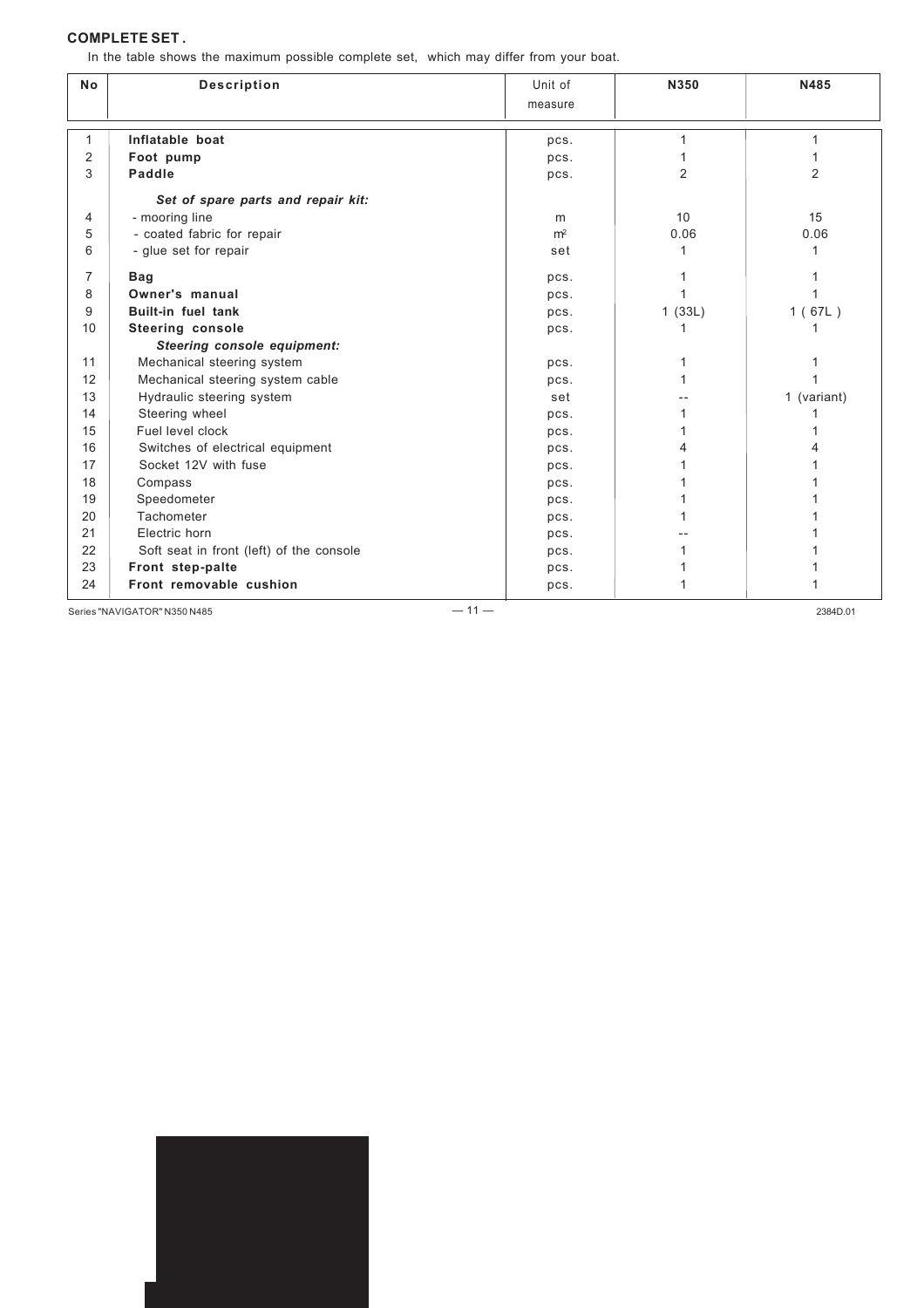| No | <b>Description</b>           | Unit of<br>measure | N350 | N485 |
|----|------------------------------|--------------------|------|------|
|    |                              |                    |      |      |
| 25 | Stainless steel arc          | pcs.               |      |      |
| 26 | <b>Navigation lights</b>     | set.               |      |      |
| 27 | Drain automatic bilge pump   | pcs.               |      |      |
| 28 | Towing eye                   | pcs.               | 2    | 2    |
| 29 | Soft back of stern-part seat | pcs.               |      |      |
|    |                              |                    |      |      |
|    | <b>Additional options:</b>   |                    |      |      |
| 30 | Bow sun deck with cushions   | set                |      |      |
| 31 | Overall cover                | set                |      |      |
| 32 | Steering console cover       | set                |      |      |
| 33 | Collapsible sun-top          | set                |      |      |
| 34 | Battery container            | pcs.               |      |      |
| 35 | Air pressure gauge           | pcs.               |      |      |
|    |                              |                    |      |      |
|    |                              |                    |      |      |
|    |                              |                    |      |      |
|    |                              |                    |      |      |
|    |                              |                    |      |      |
|    |                              |                    |      |      |

**Note.** Perfection of the design and improvement of quality of our products is the fundamental production policy of our company. Therefore, alternations may be made to the complete set (and as the components become available).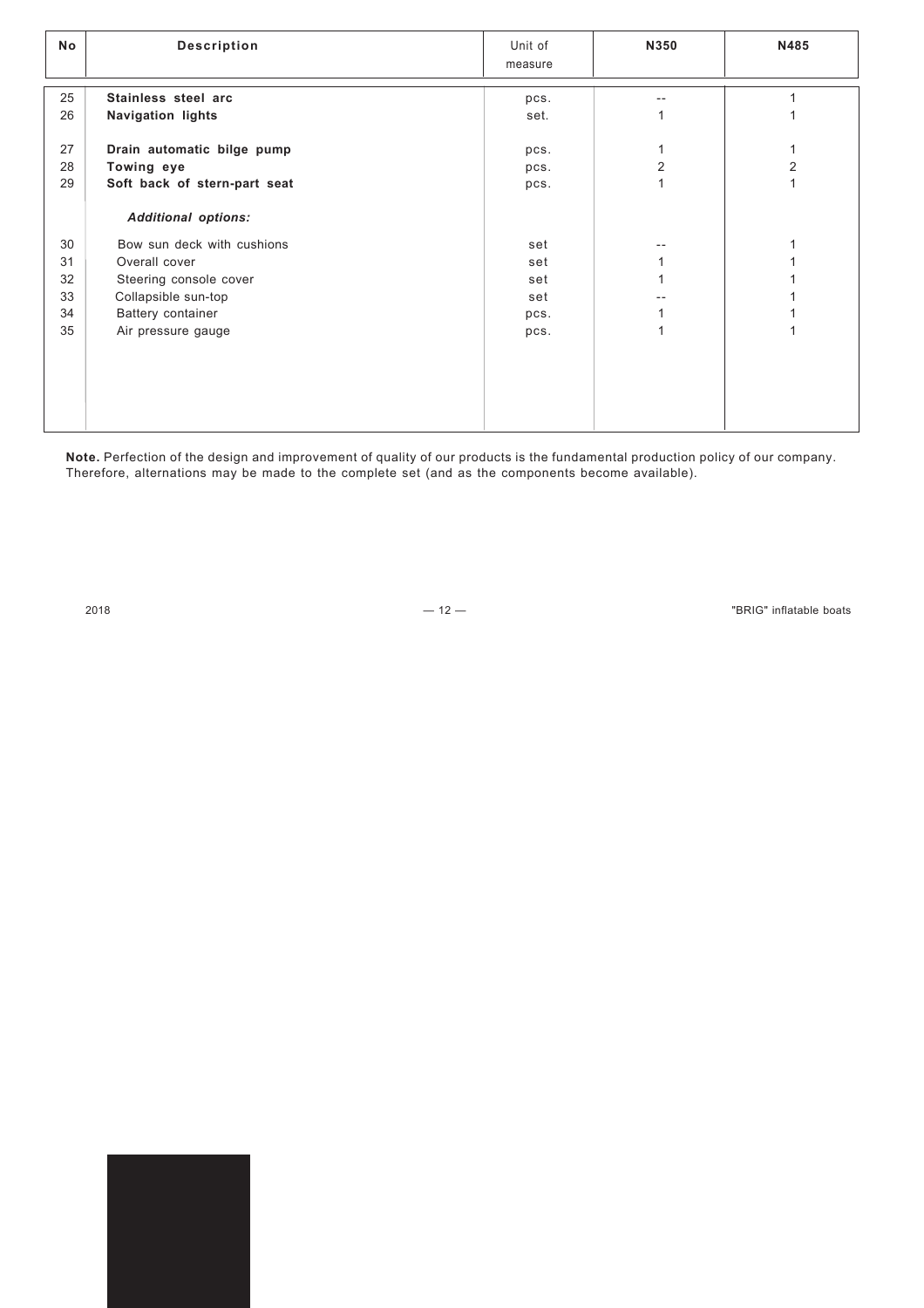#### **THE MAIN DIMENSIONS.**

The main dimensions of N350, N485 have tolerance of +/- 3%.

The length of the boat with the engine(L1) can vary depending on the model of the engine and the angle of its deviation. (See Fig. D0)



|    | <b>N350</b>      | N485             |
|----|------------------|------------------|
|    | 3.5 <sub>m</sub> | 4.85 m           |
| B  | 1.8 <sub>m</sub> | 2.3 <sub>m</sub> |
| L1 | 3.9 <sub>m</sub> | 5.3 <sub>m</sub> |
| н  | 1.15 m           | 1.55 m           |
| H1 | 0.85 m           | 1.2 <sub>m</sub> |
| H2 |                  | 1.85 m           |
|    |                  |                  |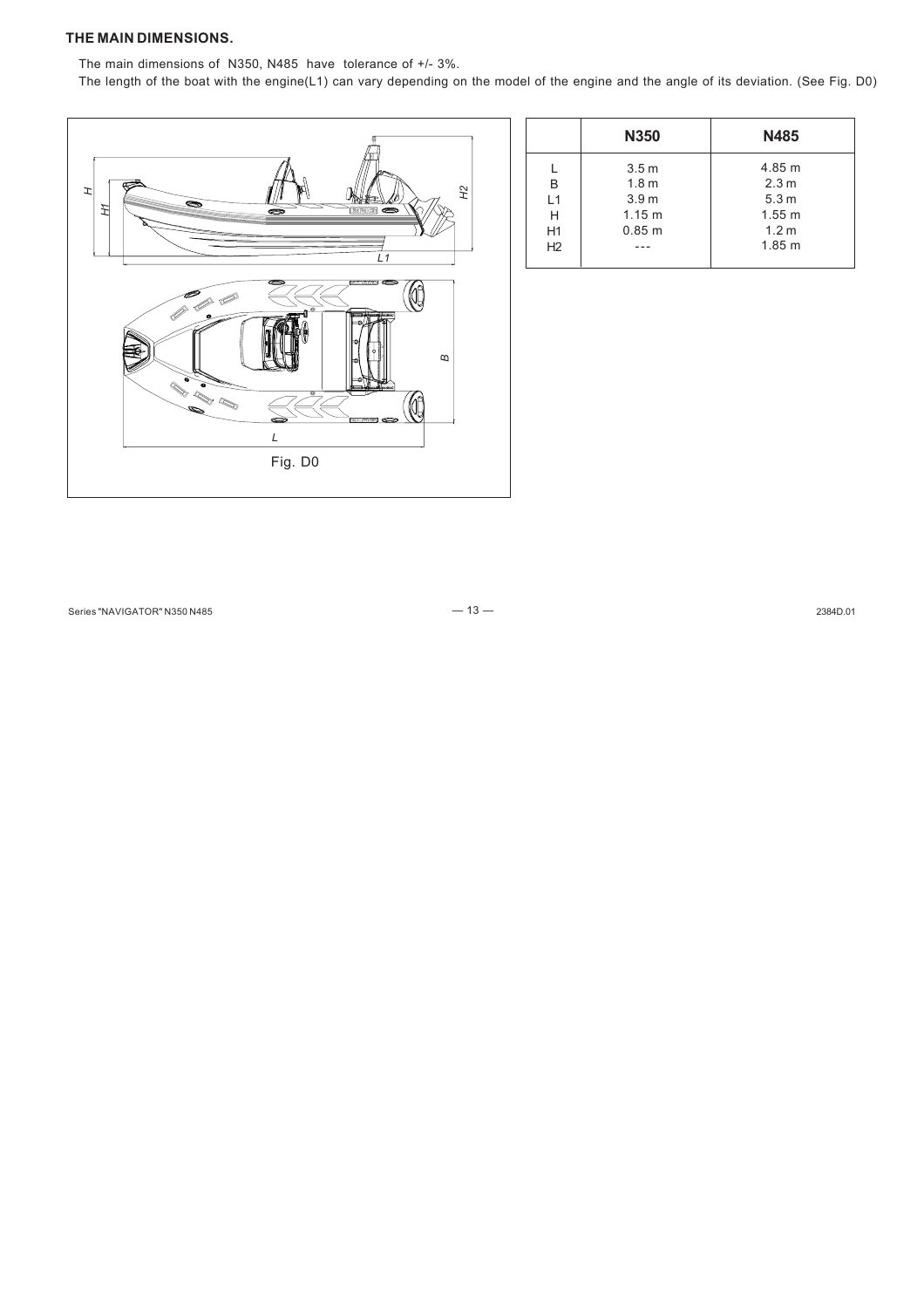



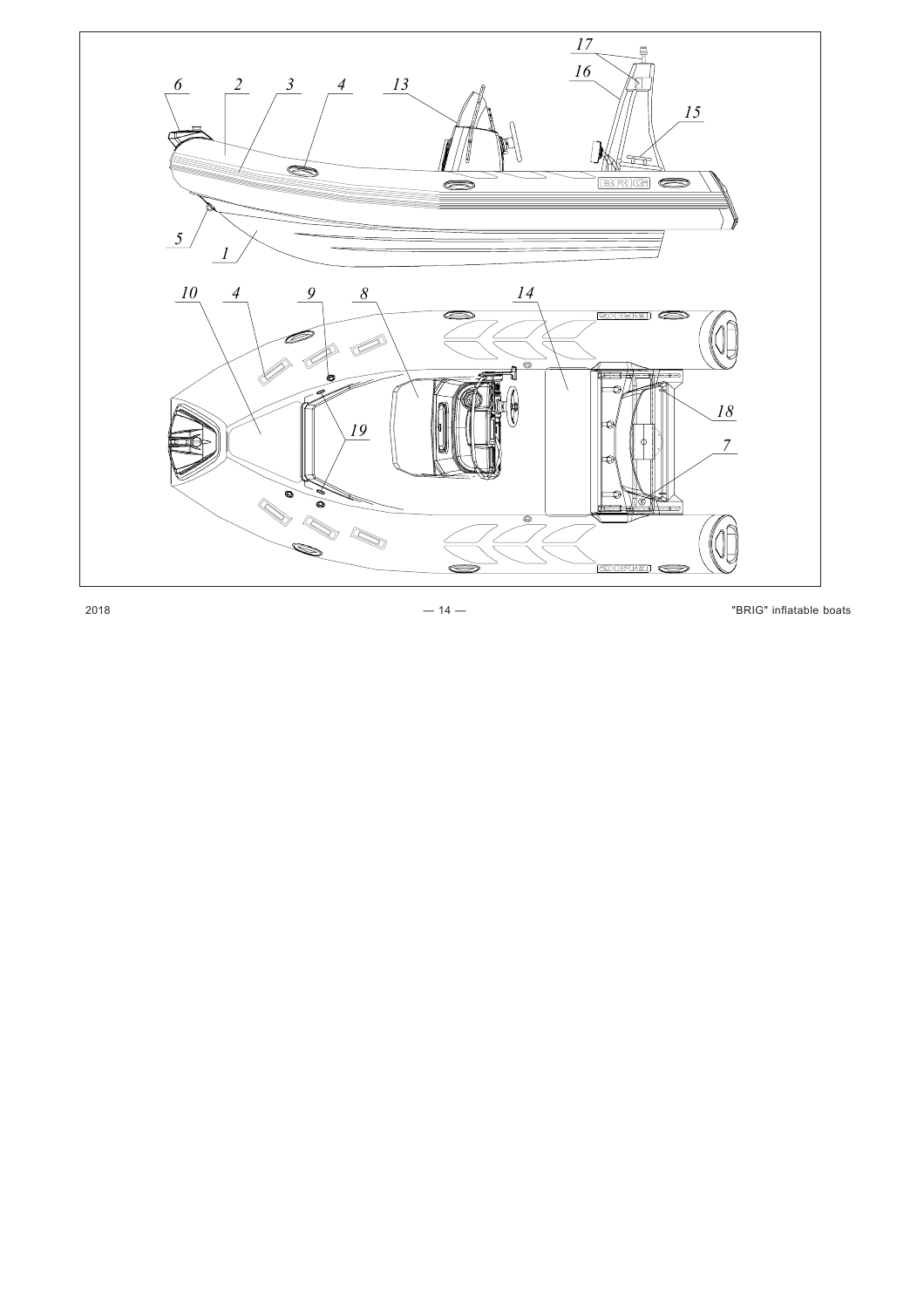

# **BOAT DESIGN.**

The boat series "NAVIGATOR" consists of the next main components (Fig. D1):

- 1 Fiberglass hull.
- 2 Buoyancy tube.
- 3 Rubbing strake.
- 4 Safety handles.
- 5 Towing bow eye.
- 6 Bow step-plat.
- 7 Fuel fil Neck.
- 8 Steering console seat.
- 9 Inflation valves.
- 10 Front locker removable cushion.
- 12 Cockpit drain system socket.
- 13 Steering console.
- 14 Stern seat with soft back.
- 15 Mooring cleats.
- 16 Stainless steel arc (not for N350).
- 17 Navigation lights(may be installed on the front step-plate).
- 18 Stern lifting eye.
- 19 Bow liftig eye.
- 20 Bilge valve.
- 21 CIN code plate.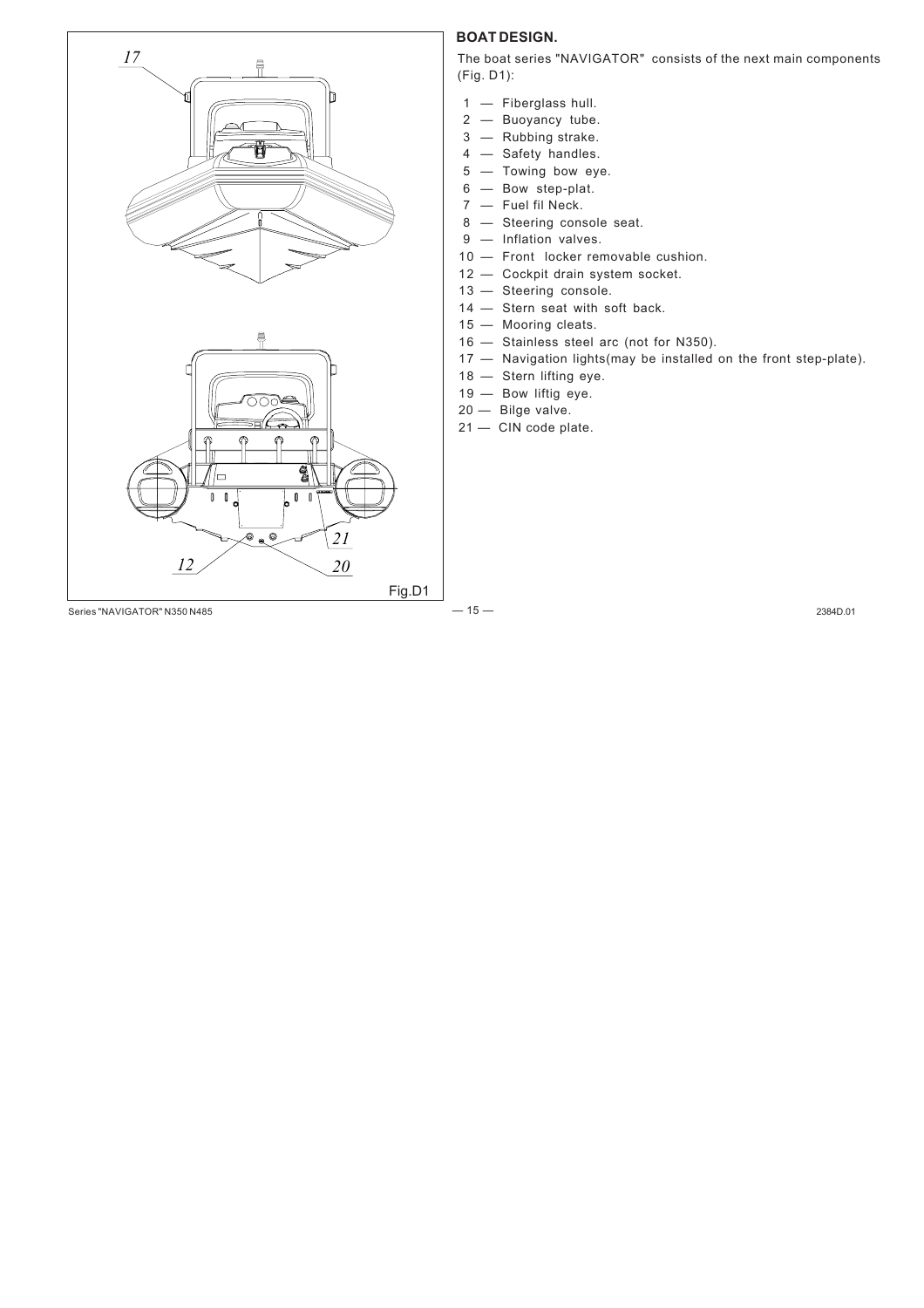### **BUOYANCY TUBE.**

The boat buoyancy tube has U-shaped form. The tube is separated by means of inner elastic partitions into five chambers of a similar volume, each being provided with an air fill valve.

The air fill valve is intended for:

— filling the compartment with air from a standard pump or filling system and maintaining pressure in the tube for prolonged time,

— adjustable drop of pressure in compartment.

The air fill valve is designed as a tab-type non-return valve and consists of the following components (Fig. D2):

- $-$  housing  $(1)$ ;
- cup  $(2)$  with strap  $(3)$ ;
- washer with gasket (4);
- $-$  nut (5);
- spindle (6) with spring (7) and cup diaphragm (8).

Also there are the following elements fitted on the tube (Fig. D1):

- doubled rubbing strake (3, Fig.D1);
- safety handles (4, Fig.D1);
- bow step-plate with a special moulded antiskid coating (6, Fig.D1).

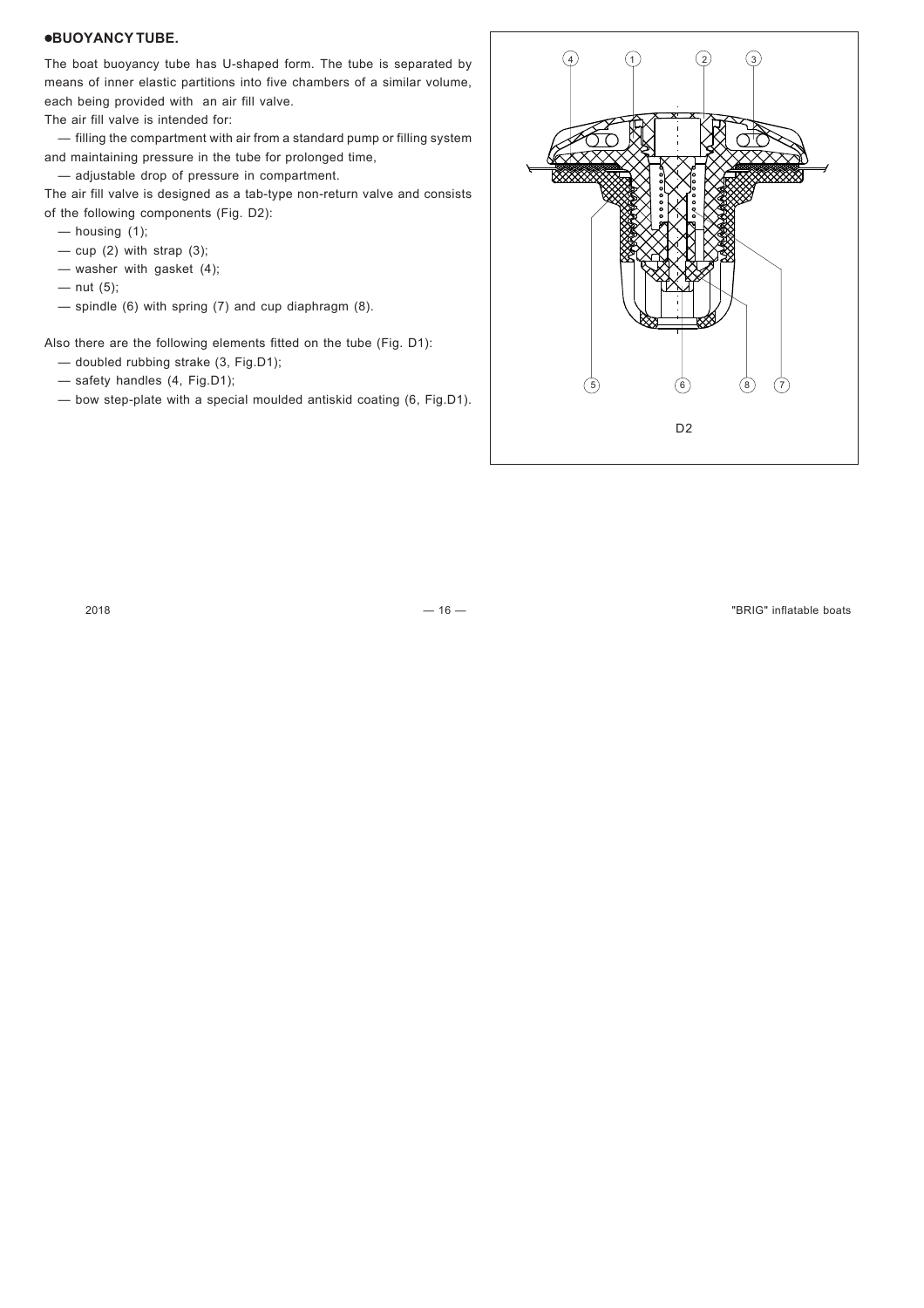# **SSTEERING CONSOLE.**

Steering console is located in the central part of the boat. The console consists of the following components (Fig. D3):

- console base (1);
- console upper part (2);
- windscreen (3);
- stainless steel railing (4);
- $-$  soft seat (5);
- inner compartment (6);
- place for installation speedometer, tachometer, trim-meter, fuel-level meter, multipurpose meters, GPSmap, etc. (7);
- electric horn (may be installed if necessary).

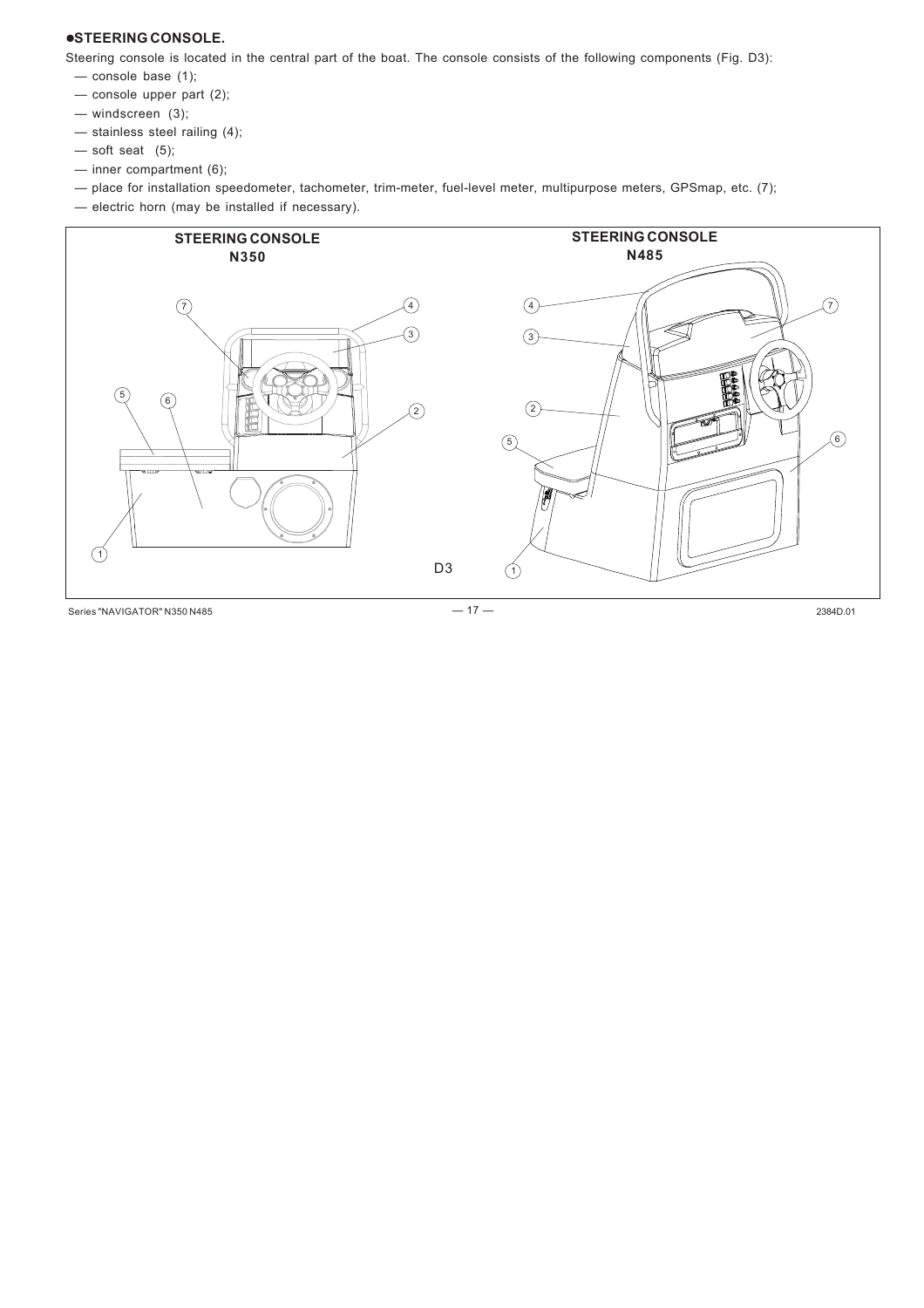#### **Console equipment** (Fig. D5):

- mechanical or hydraulic steering system;
- steering wheel (1);
- $-$  compass  $(2)$ ;
- fuel-level meter;
- speedometer;
- additional equipment (tachometer or multi-purpose meter, trimmer, voltmeter);
- socket 12V with fuse (3);
- fuse holding box with warning lights (inside of the steering console)(Fig.D4)
- switches (Fig. D5):
	- $-$  electric horn switch  $(4)$ :
	- anchor light switch (5);
	- running lights and meter lamp switch (6);
	- bilge pump switch (7);





Always keep a spare set the fuse in an easily-accessible location.



Always check the fuse. Burning red LED display on the fuse box warns of faulty fuse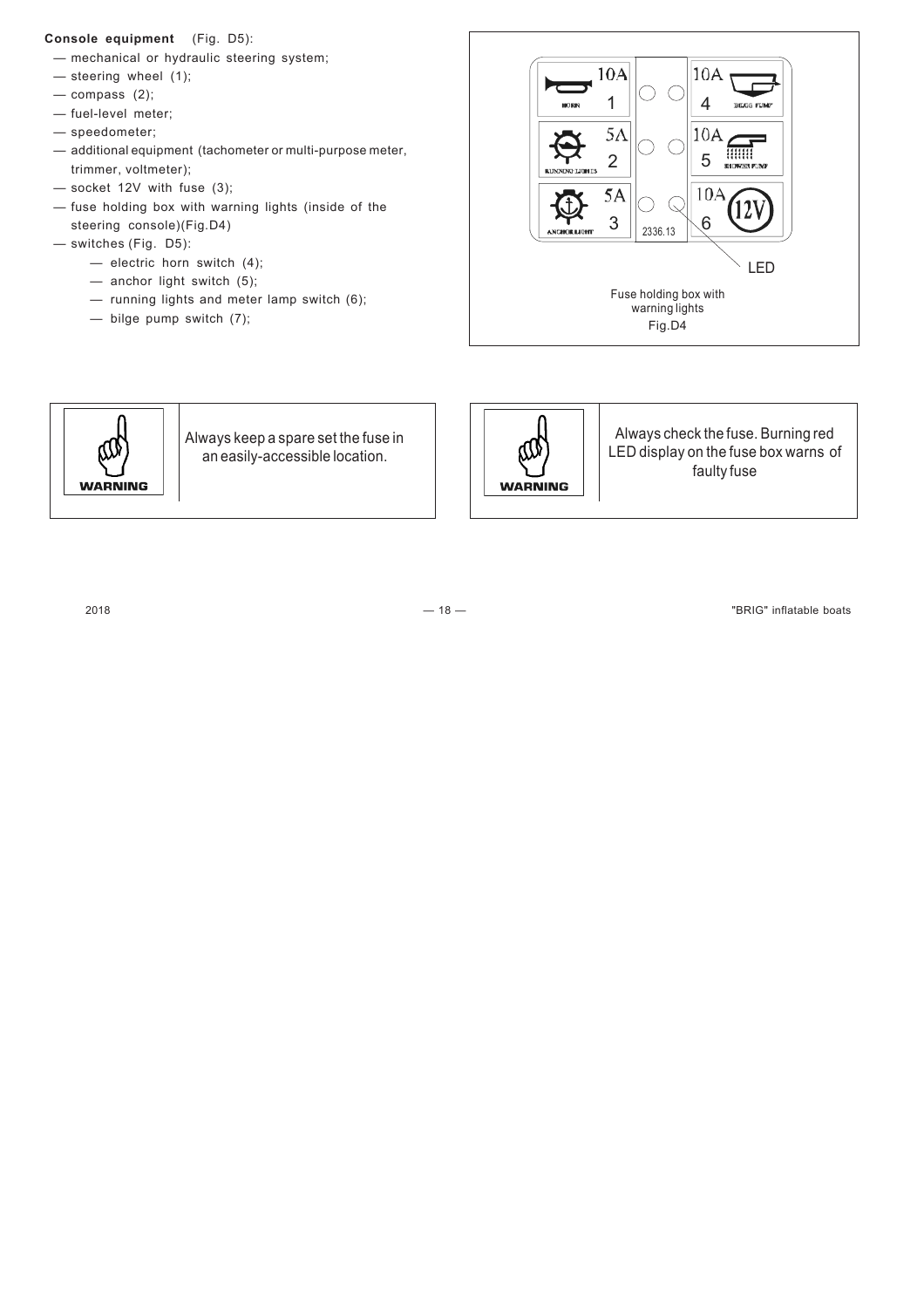

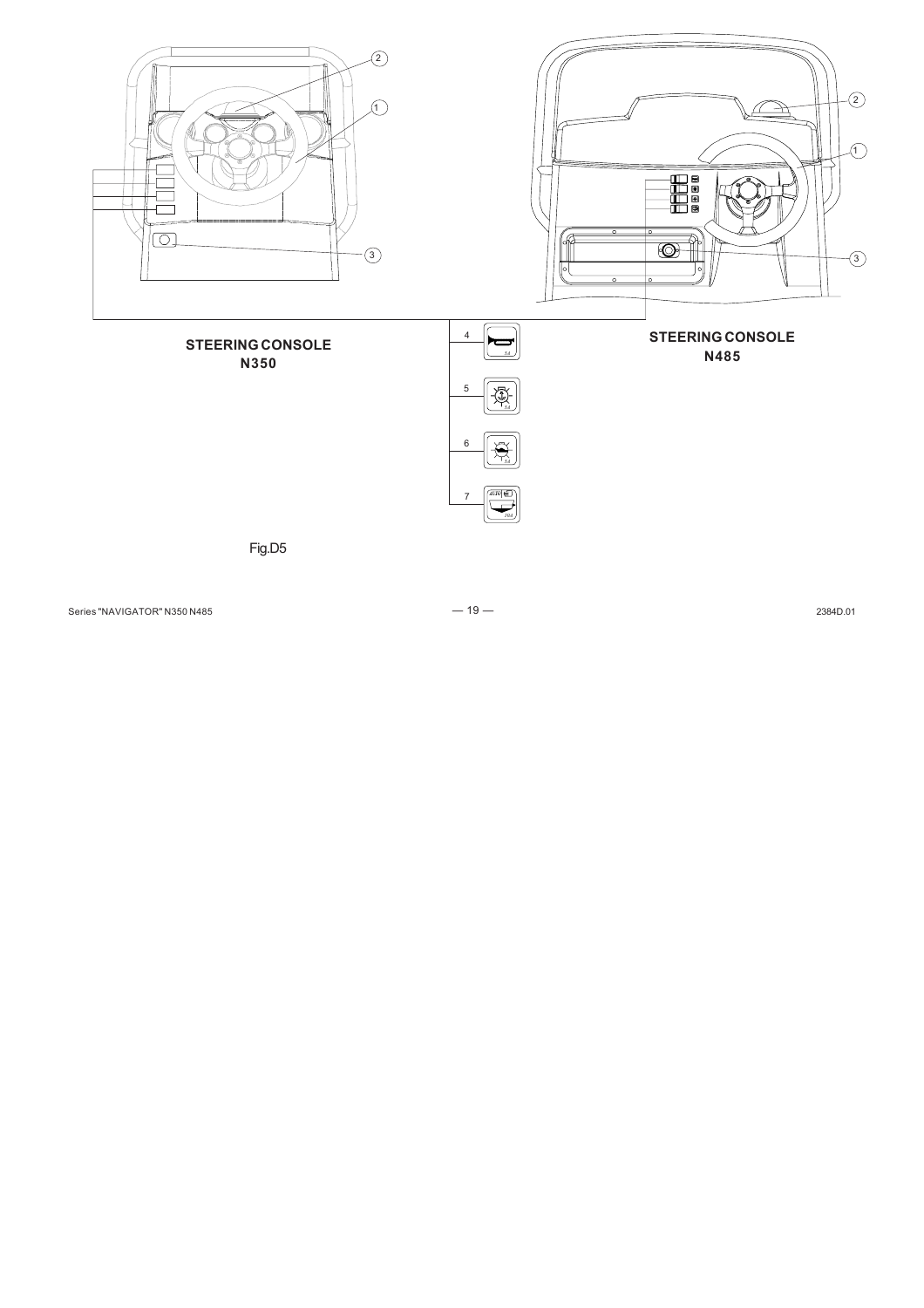# $\bullet$ **FUEL SYSTEM.**

Fuel system consists of the following components (Fig. D6):

- 1— Built-in fuel tank (67L for N485 and 33L for N350) ;
- 2— Filling hose and fuel filling neck;
- 3— Fuel level sensor;
- 4— Ventilation holes ;



- 6 Inspection hatch;
- 7 Fuel level instrument;
- 8- Feeding fuel hose (to engine).

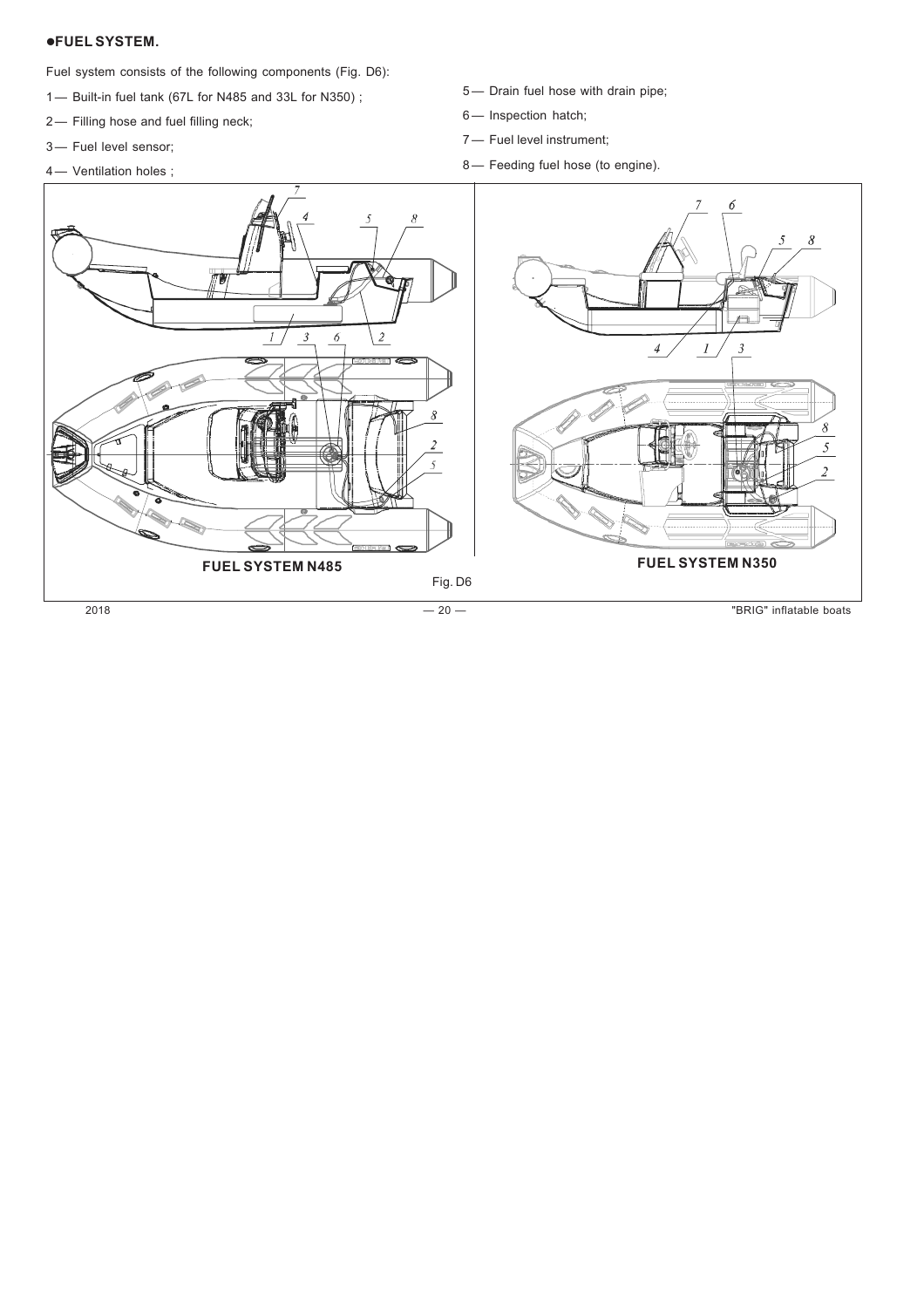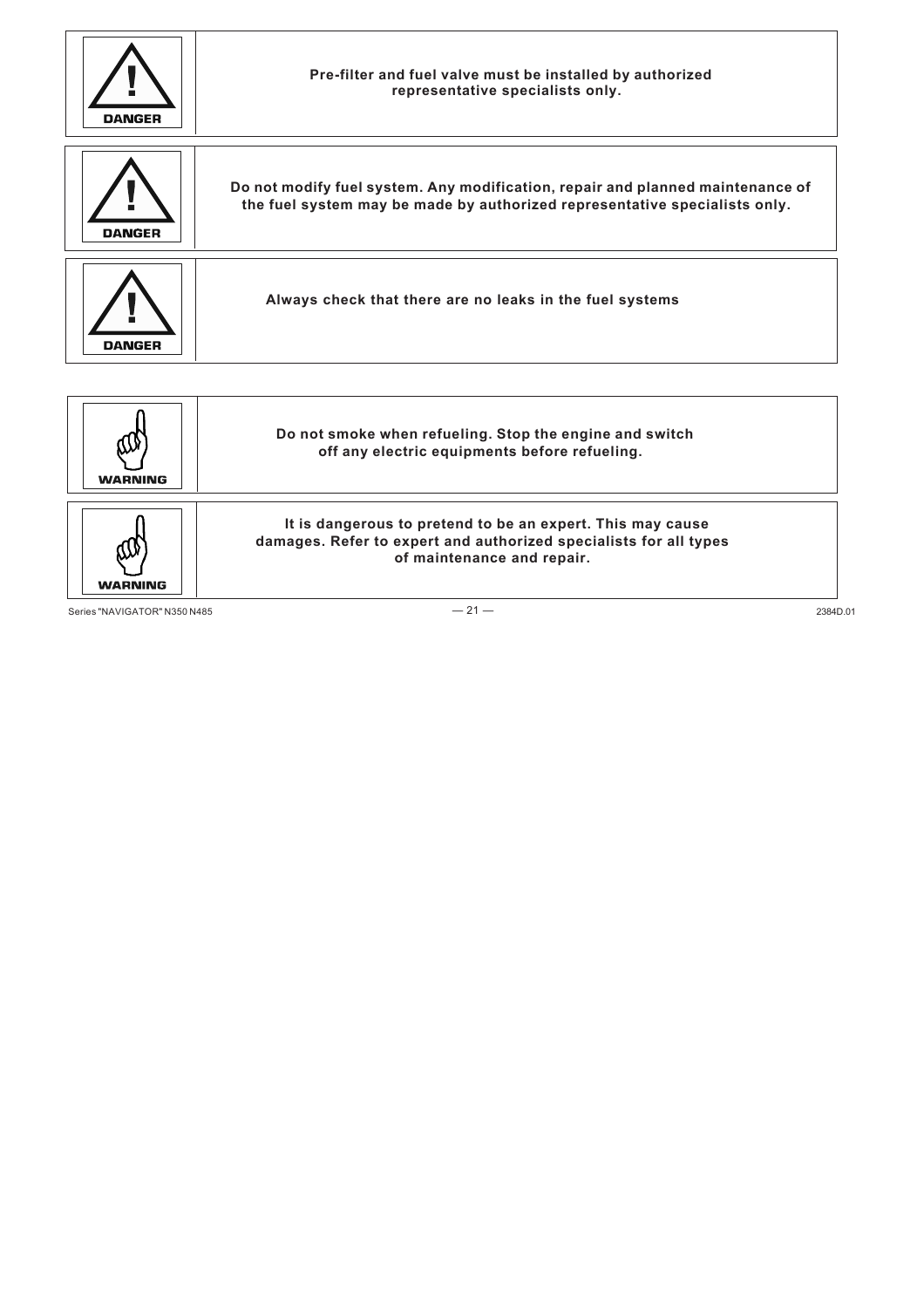#### $\bullet$ **DRAIN SYSTEM.**

Drain system, (Fig. D7, D8 ), consists from two independent systems:

- cockpit and motor recess drain system;
- hull drain system.

*COCKPIT AND MOTOR RECESS DRAIN SYSTEM includes*:

- two cockpit drain sockets (1);
- two stern drain sockets with flexible diaphragmes (2);
- two drain hoses (3);
- drain socket thru-hull out of motor recess (4);

#### *HULL DRAIN SYSTEM includes*:

- automatic bilge pump (5);
- $-$  drain hose  $(6)$ :
- drain socket installed in the motor recess (7);
- bilge drain socket (8) (Fig.D8).





Always the cockpit drain sockets must be open during navigation. Do not obstruct cockpit drain sockets at any time. Do not dispose bulky objects in front of the cockpit drain sockets. Do not modify drain systems. Before navigation check the drain valves. Never locate heavy objects on the drain hoses. It will be cause of bucking, distortions and damages.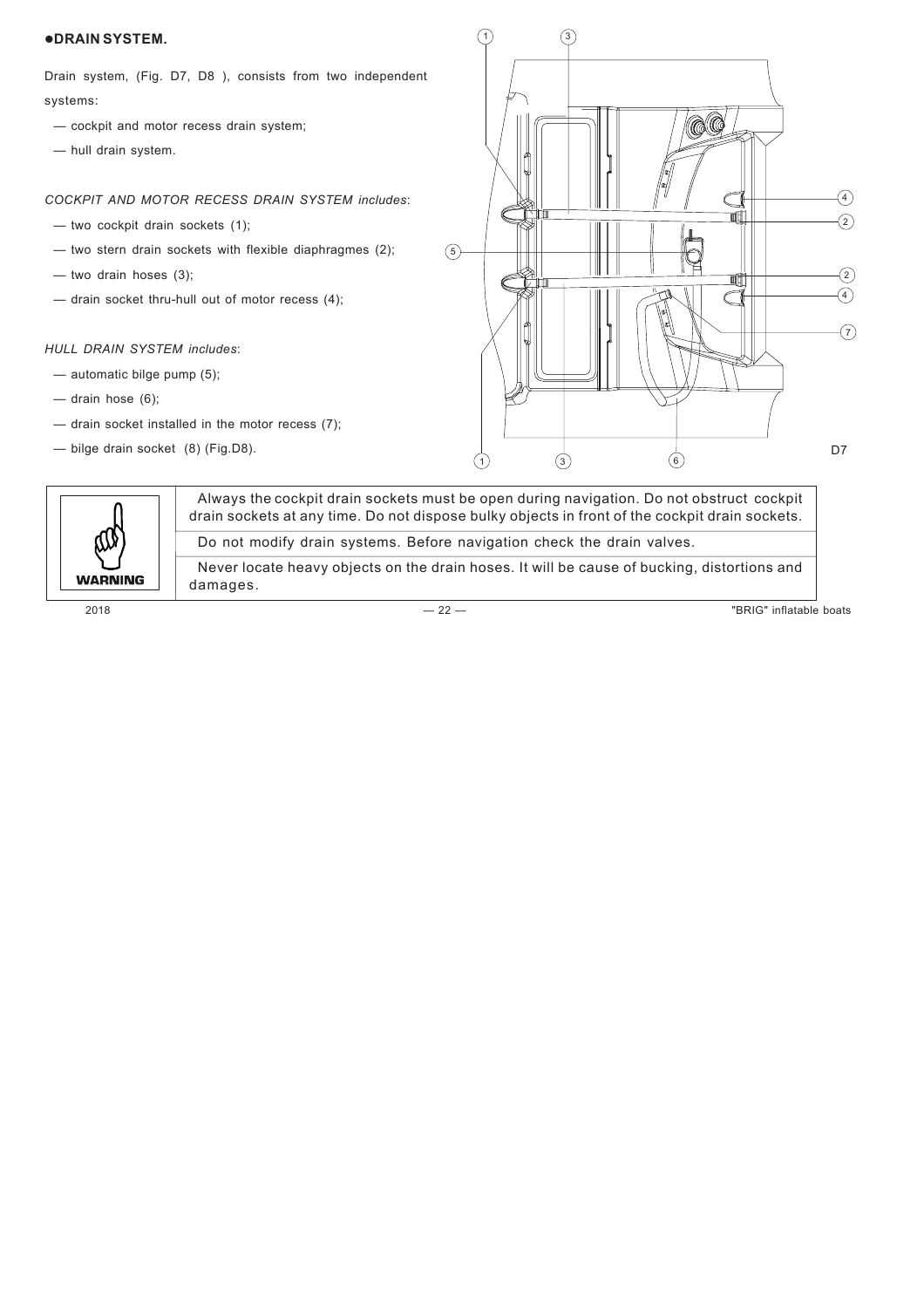

Bilge valve (8)(Fig.D8) should be tightly CLOSED when the boat on the water

Bilge valve (8)(Fig.D8) should be open when the boat is out of the water





D<sub>8</sub>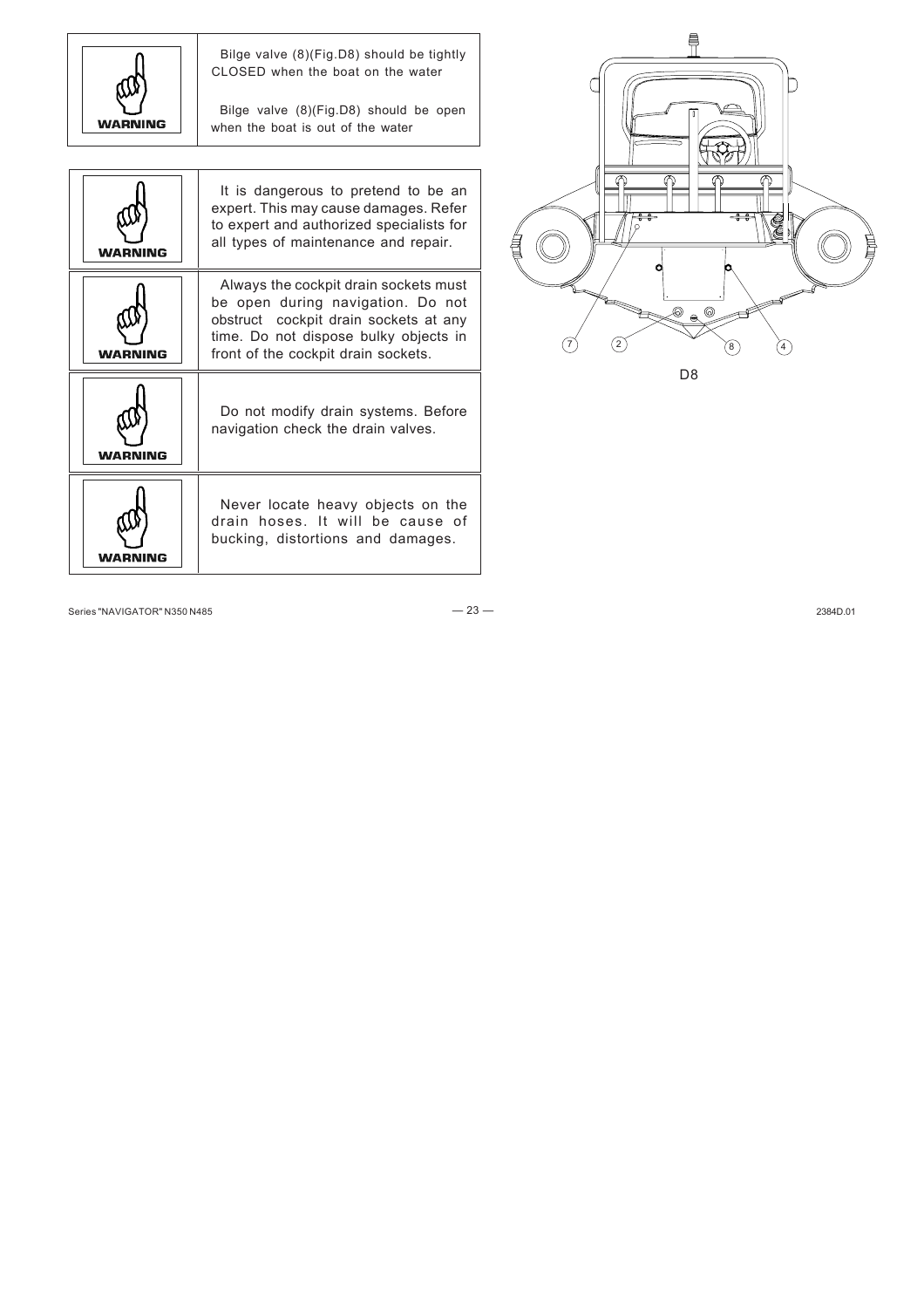### **Care & Maintenance of your Sunbrella® Fabric**

If soft seats and cushions of your BRIG boat are made from *Sunbrella*® fabric, please read this instruction for the proper care of fabric.

*Sunbrella*® fabrics are made from solution-dyed acrylic fibres specifically designed for outdoor use. These air-permeable fabrics are chemically treated during manufacture. The treated fabric is more resistant to water, soiling (watermarks, dirt resulting from pollution or oily substances) and to the formation of mildew.

Over time, the effectiveness of the treatment diminishes. We therefore recommend that you clean and re-treat your fabric regularly in order to keep it in excellent condition and to make it last much longer.

#### **Cleaning**

1) When dry, brush the fabric (using a clothes brush or similar) in order to remove as much dirt as possible.

- 2) Spray the fabric with a jet of water, to moisten it.
- 3) Prepare a cleaning solution as follows:
	- For a standard clean: add 100ml (or more) of mild soap to 4 litres of hot water (maximum 40°C)
	- For the best possible result: use **303 Fabric Cleaner**

4) Brush the fabric using a soft brush (clothes brush or similar) and leave the solution to act for a few seconds.

• **To remove marks:** use the cleaner on its own, or just slightly diluted with water. Spray onto the mark until the fabric is wet.

Work the product in using a soft brush. Wipe away the mark and any excess cleaner with a wet cloth.

5) Rinse thoroughly with clean water.

6) Leave the fabric to dry in the open air.

**Note:** to avoid any deterioration of the fabric, we recommend you never expose it to sources of heat (e.g. hair dryers) or never use the following when cleaning: detergent, hot water (above 40°C), high-pressure cleaners.

#### **Protection**

**303 High Tech Fabric Guard** restores your fabric's original water-resistant and dirt-repellent properties. It stops leaks, prevents the formation of marks and mildew and protects the fabric against the harmful effects of UV rays.

Re-treating with **303 High Tech Fabric Guard** is easy, quick and produces long-lasting results.

• Use only on completely dry, new or recently cleaned fabric.

• Spray **303 High Tech Fabric Guard** until the fabric is moist. **Do not overspray.**

• Leave the fabric to dry completely before using it or putting it away.

If you have the time, give your fabric a second treatment. Leave it to dry completely in the open air between treatments.

Coverage: use 500 ml for every 7 to 10 square metres treated.

**Note:** the use of silicone-based waterproofing products is not recommended. They are not compatible and there is therefore a risk of marks appearing once exposed to the air. Waterproofing products designed for use with wood and brickwork are also not recommended.

Read the instructions and recommendations on the label before using **303 HighTech Fabric Guard** and **303 Fabric Cleaner.**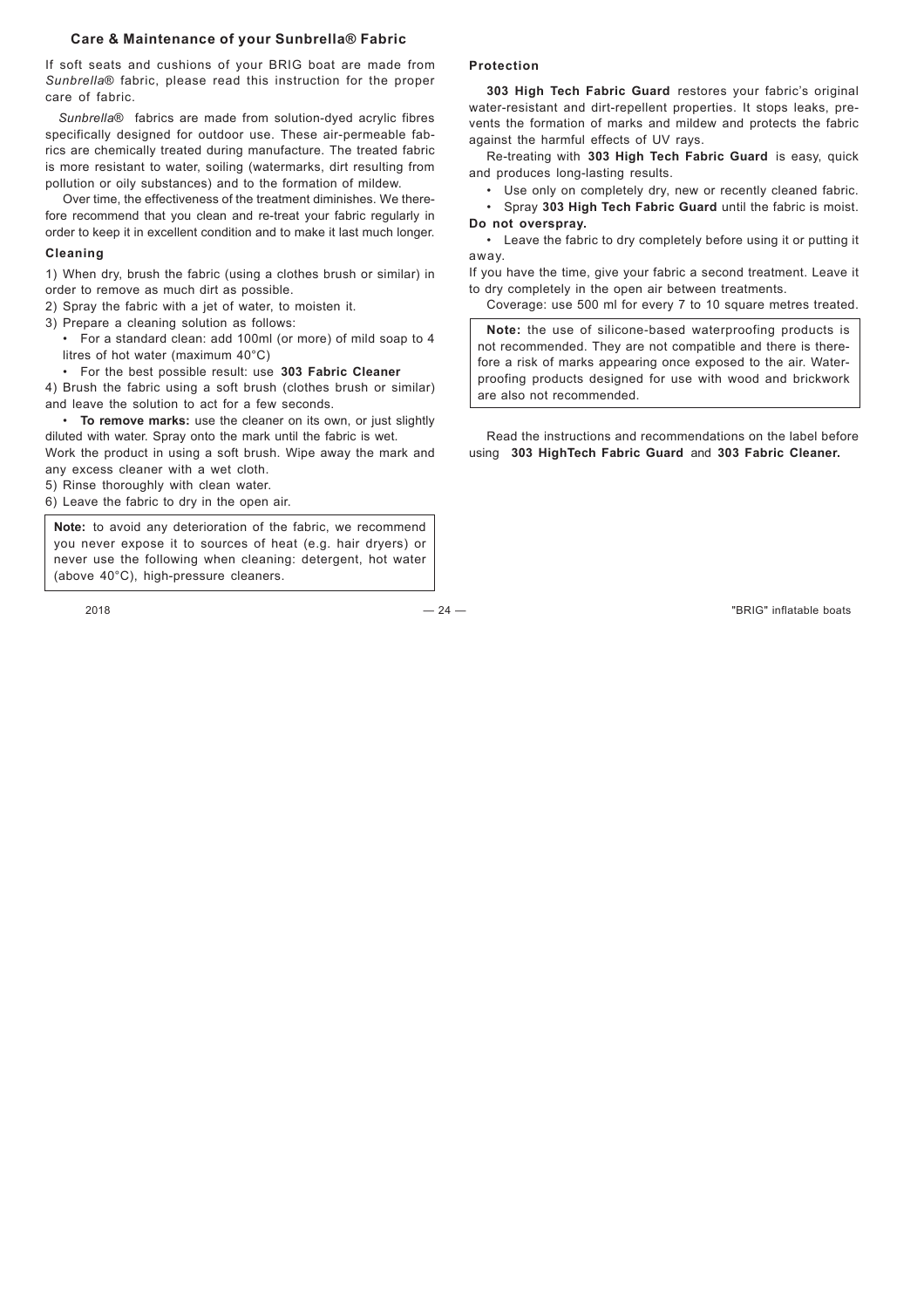#### z**WIRING DIAGRAM.**



#### **DESCRIPTION:**

- 1 Battery (is not included to the complete set). 12 Tachometer.
- 2 Battery disconnector.
- 3 Outboard motor (is not included to the complete set). 14 Speedometer.
- 4 Bilge pump.
- 6 Anchor light (white).
- 7 Port light (red).
- 8 Starboard light (green).
- 9 Electric horn.
- 10 Fuel level gauge.
- 11 Fuel level meter
- Series "NAVIGATOR" N350 N485 25 2384D.01
- 
- 13 Compass.
	-
- 15 Switch with automatic circuit breaker meter lamp and running lights switch.
- 16 Switch with automatic circuit breaker bilge pump "FORCED" / "AUTO"
- 17 Switch with automatic circuit breaker anchor light (white).
- 19 Switch with automatic circuit breaker electric horn.

D9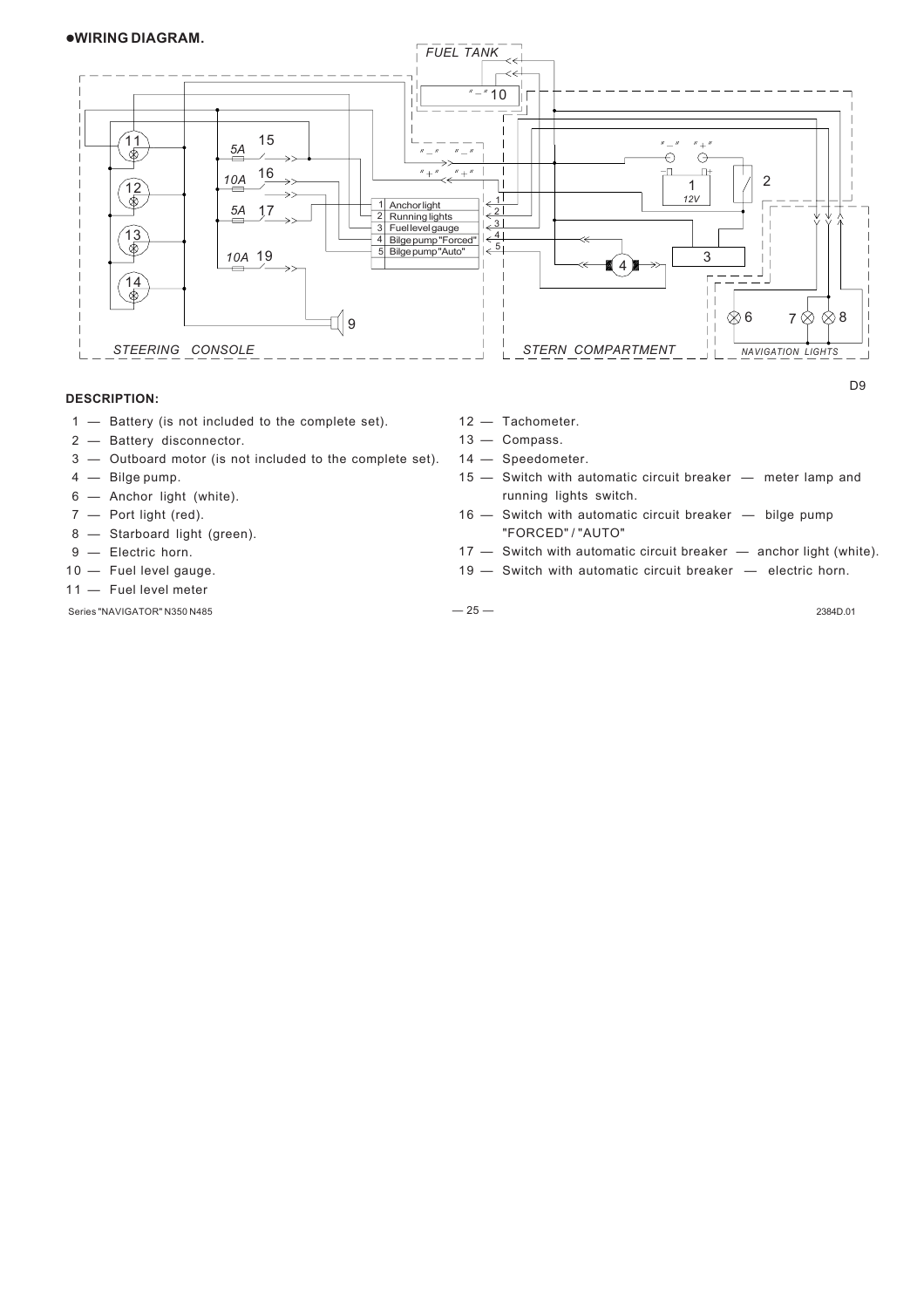

Do not modify electrics of the boat. Any modification, repair and planned maintenance may be made by authorized representative specialists only.



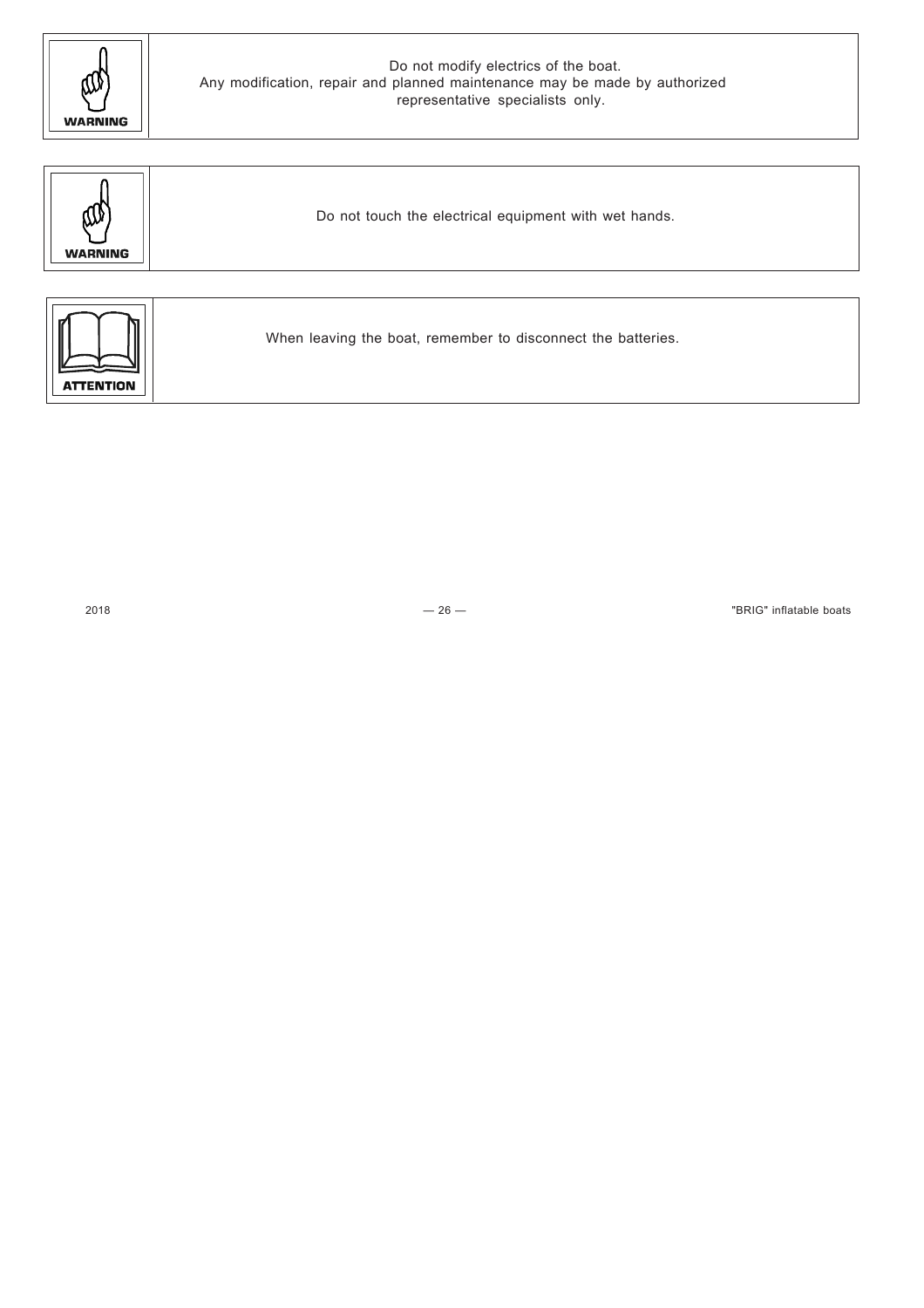#### **PREPARATION FOR EXPLOITATION.**

In order to set the boat in the operation condition perform as follows:

- unfold the inflatable tube;
- mount the outboard motor on the transom in accodance with it's own installation instruction (manual of your outboard engine).

#### $\bullet$ INFLATION/DEFLATION OF THE BOAT TUBE.

The inflatable tube of the boat has five independent air-tight chambers. Before inflation it's necessary to set all valves in operating condition. In order to switch valve in operating condition, please press spindle 6 (Fig. D3) with your finger and rotate it clockwise until the spindle will be fixed. If this operation isn't possible, it means the valve already has been set in operating condition. Fill the tube with air using the pump from the complete set. First fill two rear chambers, next two middle chambers. However, do not increase the pressure up to its operating value (the tube will be completely straightened). After that, please fill the fore chamber up to the rated pressure. **The rated pressure value is 0.15 bar (2.2 psi).** Having completed filling, close the valve covers.

In order to discharge air from the tube chambers, open the valves (please press spindle 6 (Fig. D3) with your finger and rotate it anticlockwise until the spindle will be fixed).

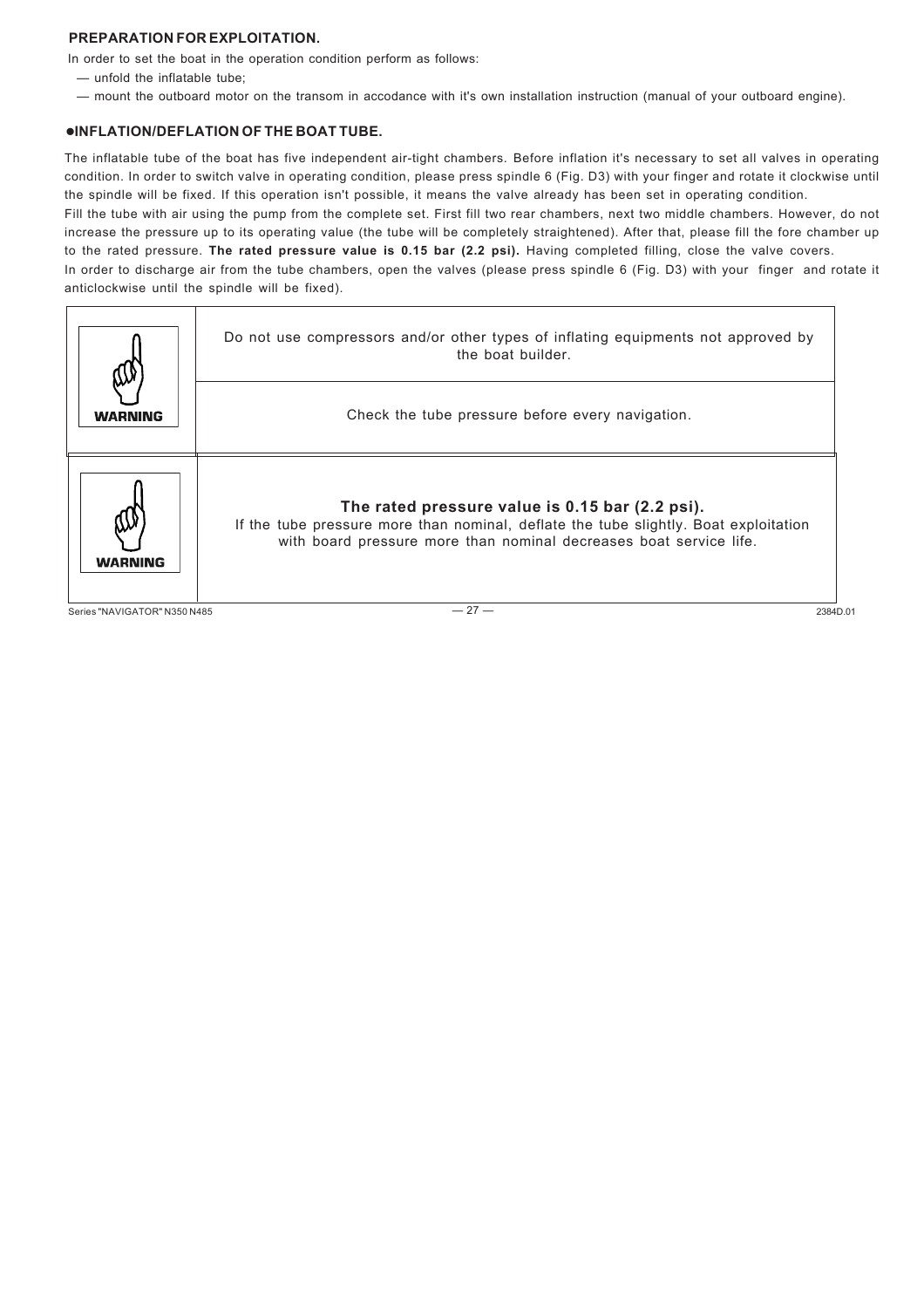

Board air chambers are hermetical if they keep own form during 8 hours. In this case: – primary pressure has to be nominal;

– input valves openings have to be tightly closed by caps.

### $\bullet$ **STORAGE BATTERY INSTALLATION.**

In order to install the storage battery, perform next operations:

- open door of the stern compartment;
- install the storage battery into the battery container;
- connect the battery terminals with motor battery cord and battery disconnector;
- please, check efficiency of the electric equipment.



Before installation your storage battery read the BATTERY MANUAL carefully and ensure that you have understood all the described procedures.

#### **BOAT TRANSPORTATION BY TRAILER.**

Installed on a trailer (or on kell-blocks for storage) the boat should been laying on all surface of the Main loading area (keel line) (see Fig. D10).

It is possible to install the boat on several reference points. Thereby the point of support (1) must be an obligatory, and the point of support (2), (3), (4) must be an additional.

Lateral roller supports can be used only with a view of prevention from tipping.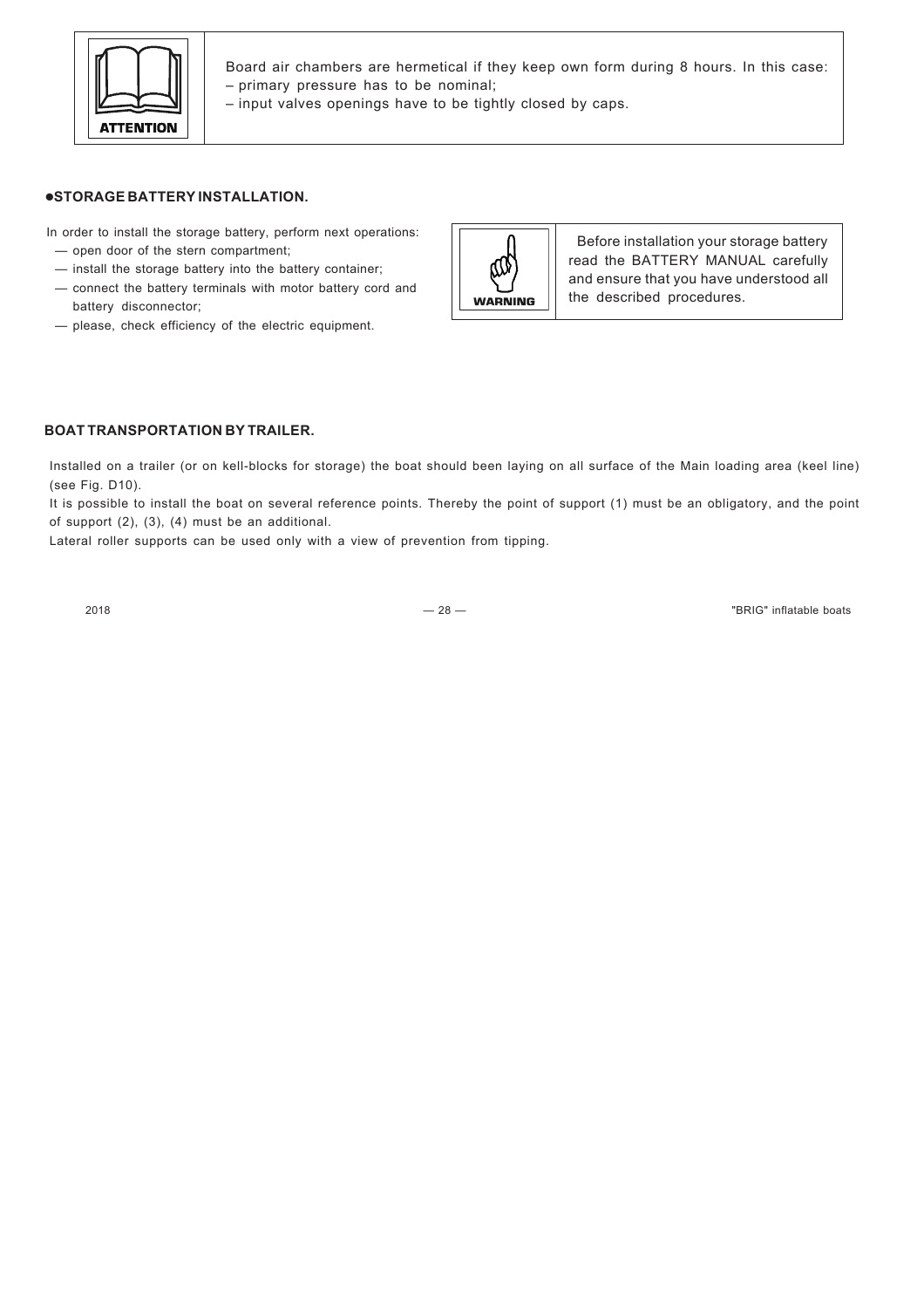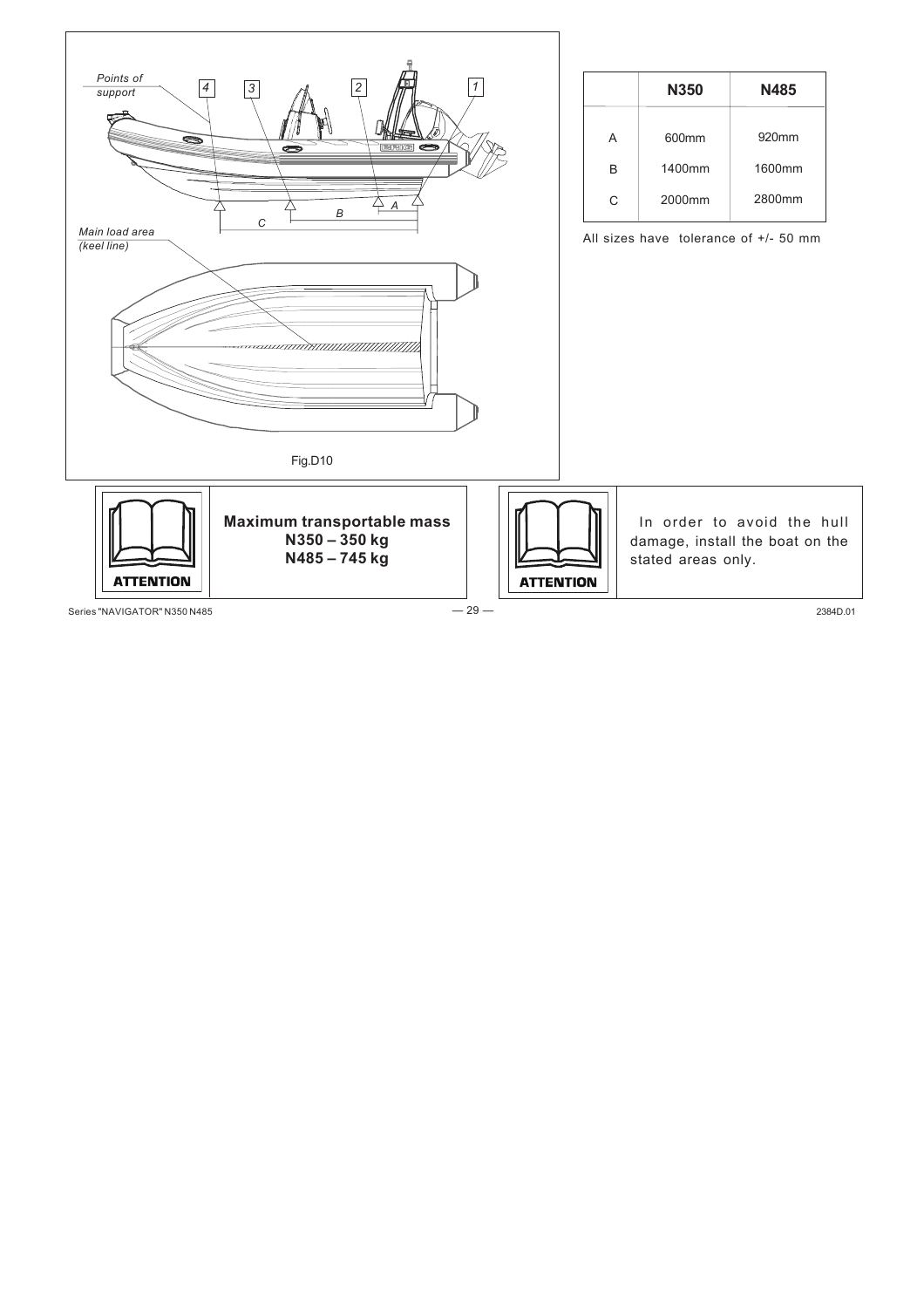# $\bullet$ **HOW TO INSTALL SUNDECK** (not applicable for N350).

Sundeck set includes two false deck boards and two soft cushions. One of the boards (the small one) may be used as an upper part of the demountable table. In order to install the sundeck (Fig. A1), please do the next:

- Open front seat of the steering console (Fig. A1a).
- Put false deck boards into the special drops in the front wall of the cockpit and the front wall of the console, (Fig. A1b).
- Close the front seat of the steering console (Fig. A1c).
- Further, please place two soft cushions onto the false decks and fasten them with the help of press-buttons (Fig. A1d).

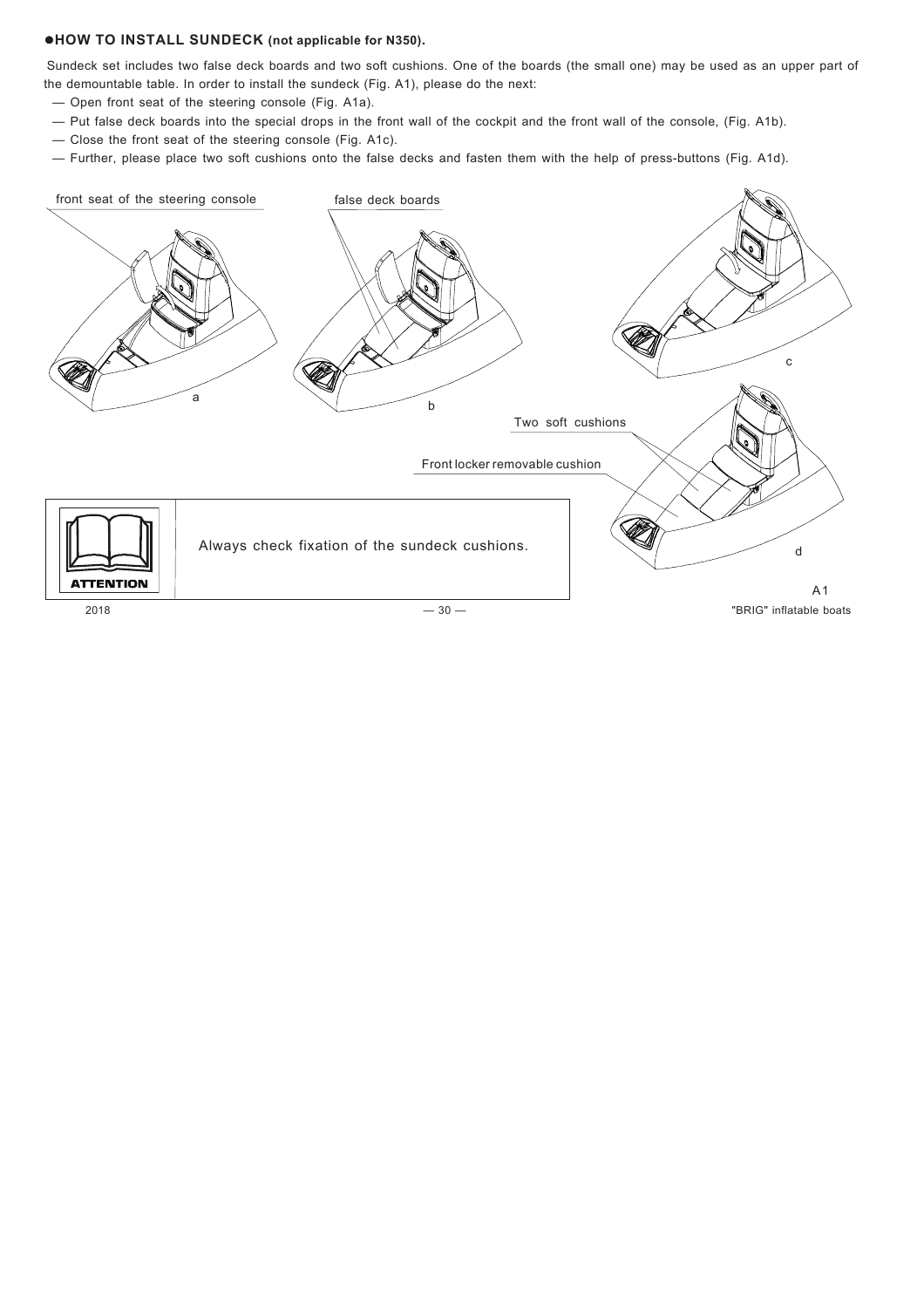#### **MAINTENANCE.**

 $\bullet$  Main conditions of long service life is right and careful servicing. Avoid excessive increasing of pressure in the board, especially from heating by the sun rays.

 $\bullet$  At the end of exploitation take off sand and dirt from boat surface, and carefully dry it.

• Avoid the water getting into the chambers. If a fuel or an oil gets to the boat surface it is necessary to wash the soiled place by soap water as soon as possible and dry.

• Pay attention to the condition of bottom surfaces. If the cover is destroyed it is necessary to dry this element and restore the defend cover.

• At the end of the season exploitation, prepare the boat to winter keeping. Clean boat surface from sand and dirt, and make the necessary repairs, if damages take place. If it is possible, keep the boat in open and slightly pumped state at air temperature 0-25°C. The boat must be protected from the sun rays.

 $\bullet$  Insignificant boat repairing (eliminating the board punctures or cuts) you may carry out by yourself. In this case use the coated fabric and glue set for repair from the complete set.

The own fulfilment of any complex repair associated with considerable damages to the board, partitions and seams is not recommended. In such cases, apply to your dealer.



Storage of the boat with temperature variations from -30°C to +45°C may be allowed not longer than 1 month. In case the boat has been stored or transported at a temperature below 0°C, it must be kept at a temperature above +15°C at least for 1 hour before to be unpacked and unfolded.

For small repair boat tube use the coated fabric and glue set from the complete set.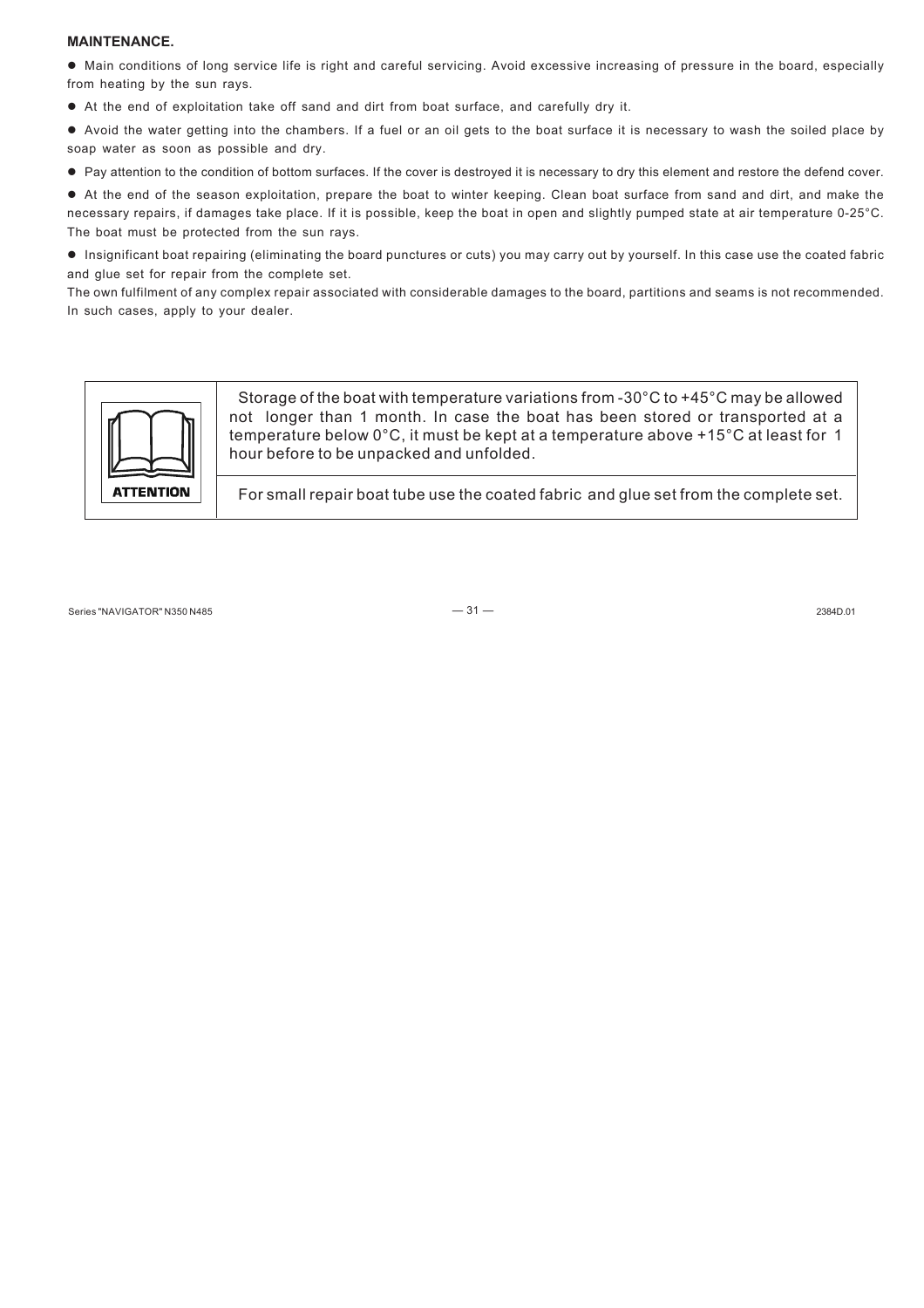#### **OPERATING REGULATIONS.**

Dear user,

We thank your for your purchase and do hope that you will have a great fun of it. However, to make your joy and pleasure complete, we would request you to read carefully and observe the directions and recommendations specified below.

|                | IT IS STRICTLY FORBIDDEN to handle the boat in the state of intoxication and without<br>individual rescue means being used (life-saving belts, jackets, etc.)                                                |
|----------------|--------------------------------------------------------------------------------------------------------------------------------------------------------------------------------------------------------------|
| <b>DANGER</b>  | IT IS FORBIDDEN to use an outboard motor of power exceeding the maximum allowable value                                                                                                                      |
|                |                                                                                                                                                                                                              |
|                | IT IS FORBIDDEN to bring the tube pressure up to the value exceeding the rated one<br>$(0.15 \text{ bar}(2.2 \text{psi}))$                                                                                   |
| <b>WARNING</b> | IT IS STRICTLY FORBIDDEN to drag the boat across a rough surface.                                                                                                                                            |
|                | For each particular water area the local shipping regulations are in force. You may apply<br>for information to the appropriate water transport and shipping directorate, as well as to<br>the water police. |
|                | Use the boat equipment and accessories only on their direct purpose to ensure reliable service.                                                                                                              |
|                | Even when sailing with an outboard engine you should always have the oars available<br>with you so that you were able to reach the shore without outside assistance in case of any                           |

**WARNING** 

**WARNING** 

damage of the boat.

On your request any outboard engine seller may provide your engine with the emergency stop switch. During navigation the switch should be connected to the wrist of your hand by means of a cord. In case you fall overboard, even if being a steersman, the switch will cut out the engine and the propeller. This arrangement will enable you to avoid any traumas and to reach the boat.

Take all possible precautions against penetration of fuel, oil or electrolyte from the storage battery into the inflatable boat. If it does happen wash thoroughly the fouled spots with water.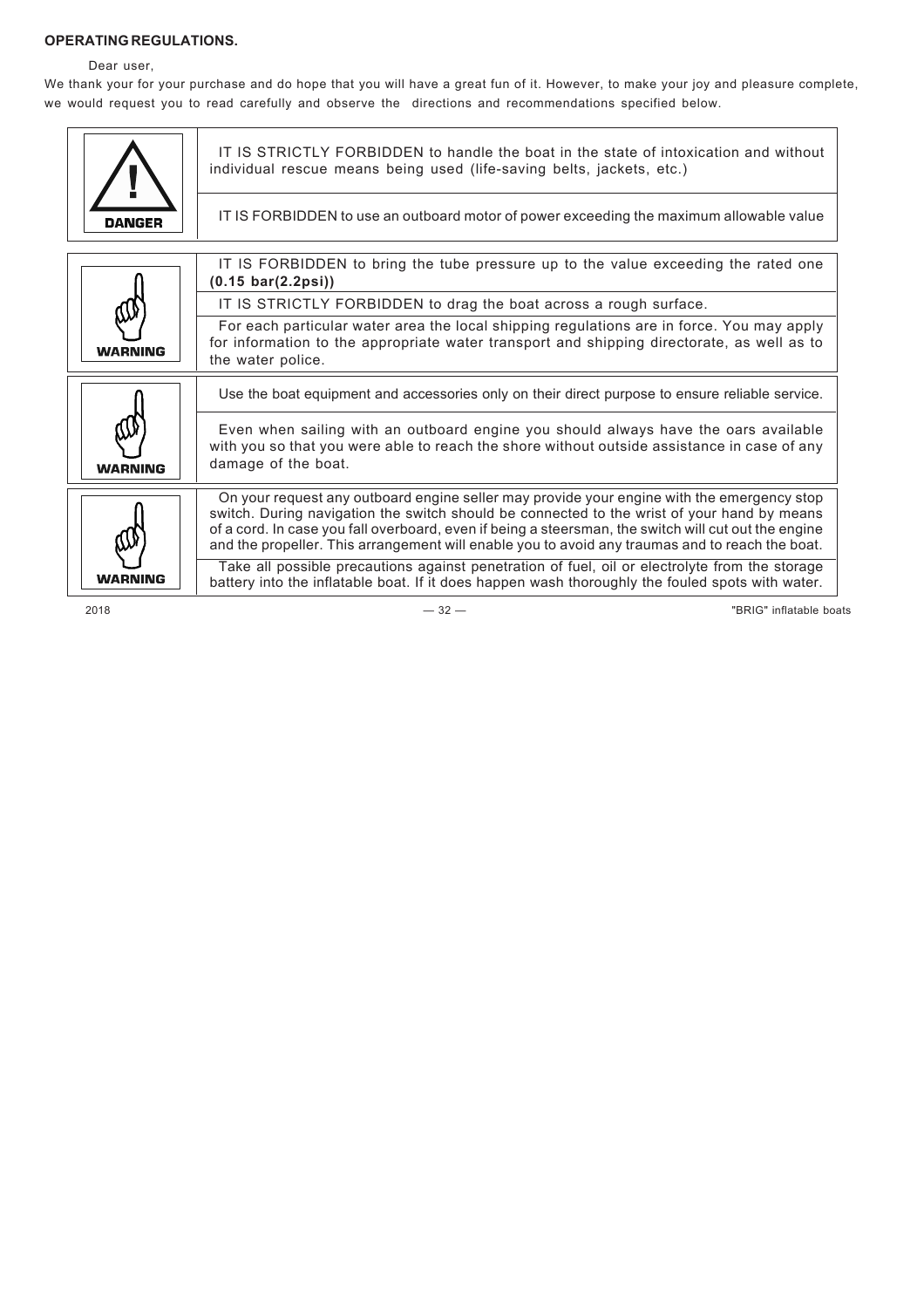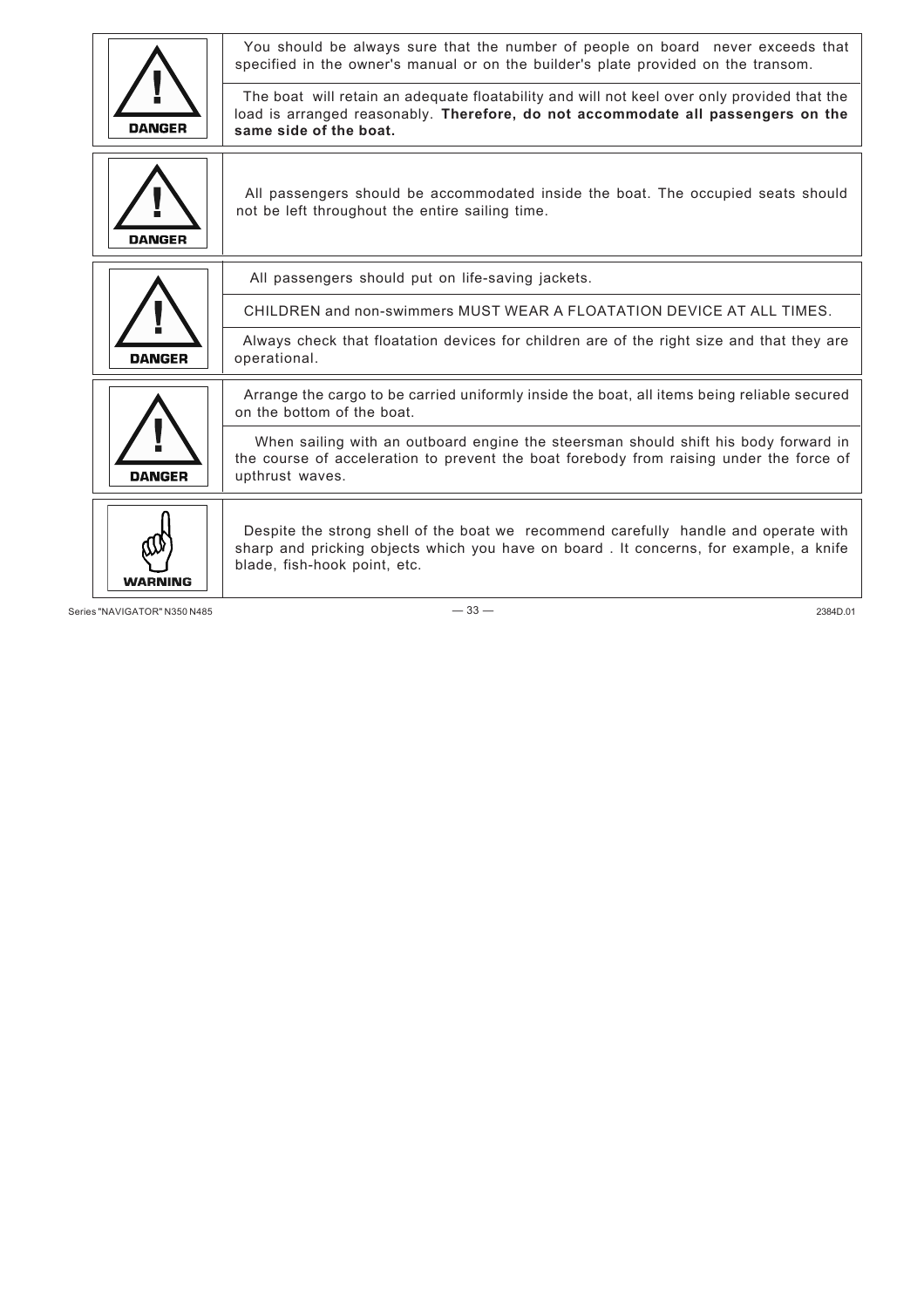

Approaching to rocky shores, shoals, moles, etc. , please be careful to avoid damages of your boat. It is strictly prohibited to drag the boat across rough surfaces (shingle, rocks, concrete, etc.).

In case of prolonged navigation with the use of an outboard motor, regularly check, that the motor is reliably attached to the boat. If the engine was attached carelessly, the attachment may loosen under the action of vibration.



Besides, at regular intervals, please check air chambers pressure , since the pressure may vary under the effects of outside air temperature and atmospheric pressure variations.

Never forget to monitor regularly the quantity of fuel in the fuel tank. Keep always in mind that the quantity of fuel should be sufficient for you to sail to your final destination.

 $\bullet$  **Towing** 



At towing the towing rope length should not be less at least 3 lengths of the boat.

The steersman of the towed boat should be assisted by another crew member to monitor the process of towing. In this case, certain communication gestures should be agreed upon beforehand.



The rope have to be attached to both boats in a manner ensuring its immediately, singlemotion release.

#### $\bullet$  Damage to one of air chambers

The inflatable boat is designed to provide an adequate stability in case of the complete damage to one of the air chambers (balloon compartments) at the expense of the remaining air chambers and the hull. Thanks to it, you will be able to reach safely the nearest shore. Reduce the speed and shift your body to the undamaged part of the boat. Observe changes in stability. After that, immediately head for the nearest shore. To prevent penetration of water into the boat, pull the shell of the damaged air chambers upwards.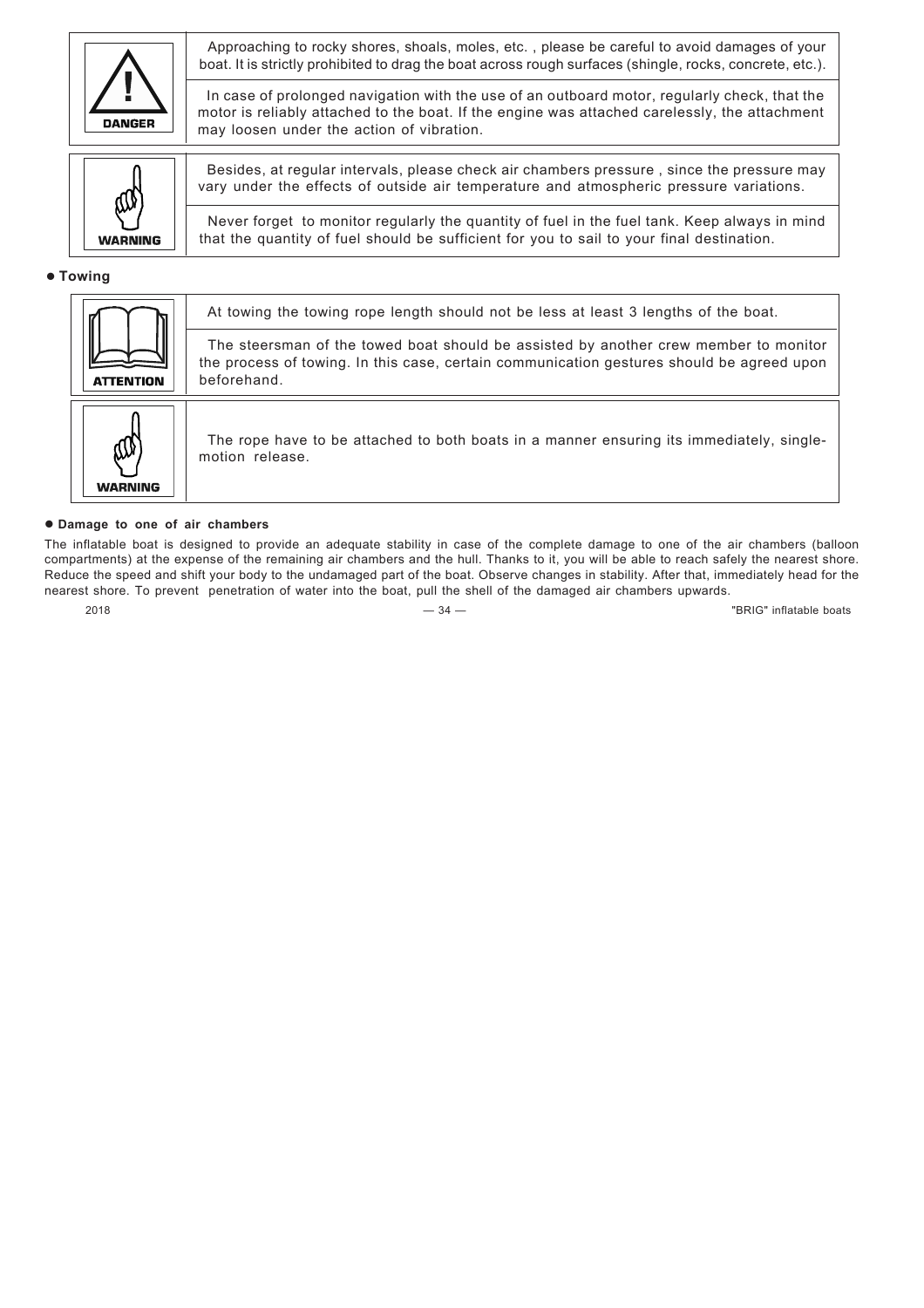# $\bullet$  Mooring fast fastening



Attach towing rope in the bow of the boat to the one of the frontal towing rings. Attach bow mooring ropes to the bow mooring cleats only. Attach rear mooring ropes or the rope of back anchor to the rear mooring cleats only.

 $\bullet$  **Danger of currents and wind** 



Before begin navigation on the boat, make detail inquiries about local conditions and regulations! Currents, wind, shoals, rising and falling tides, as well as weather variations may imply serious danger!

#### $\bullet$  In emergency stay in boat

In any unexpected situation (engine failure, boat damage, etc.), never leave the boat, if it is still afloat. Even if you believe that the shore is just nearby, stay in the boat, since you will be looked for in this particular place and, most probably, will be found. Should the boat become partially flooded, throw heavy objects (batteries, fuel tank, engine) overboard to ensure additional floatability.

#### $\bullet$  **Handling under power**



**Manoeuvrability above 30knotes (55 km/h) is limited. Sudden turn may cause loss of control. Reduce speed before sharp turn, in either direction.**



**When the boat is fitted with an engine with maximum recommended power it must be use with extreme care.**

**This application is directed at experienced users using their boats for very specific purposes.**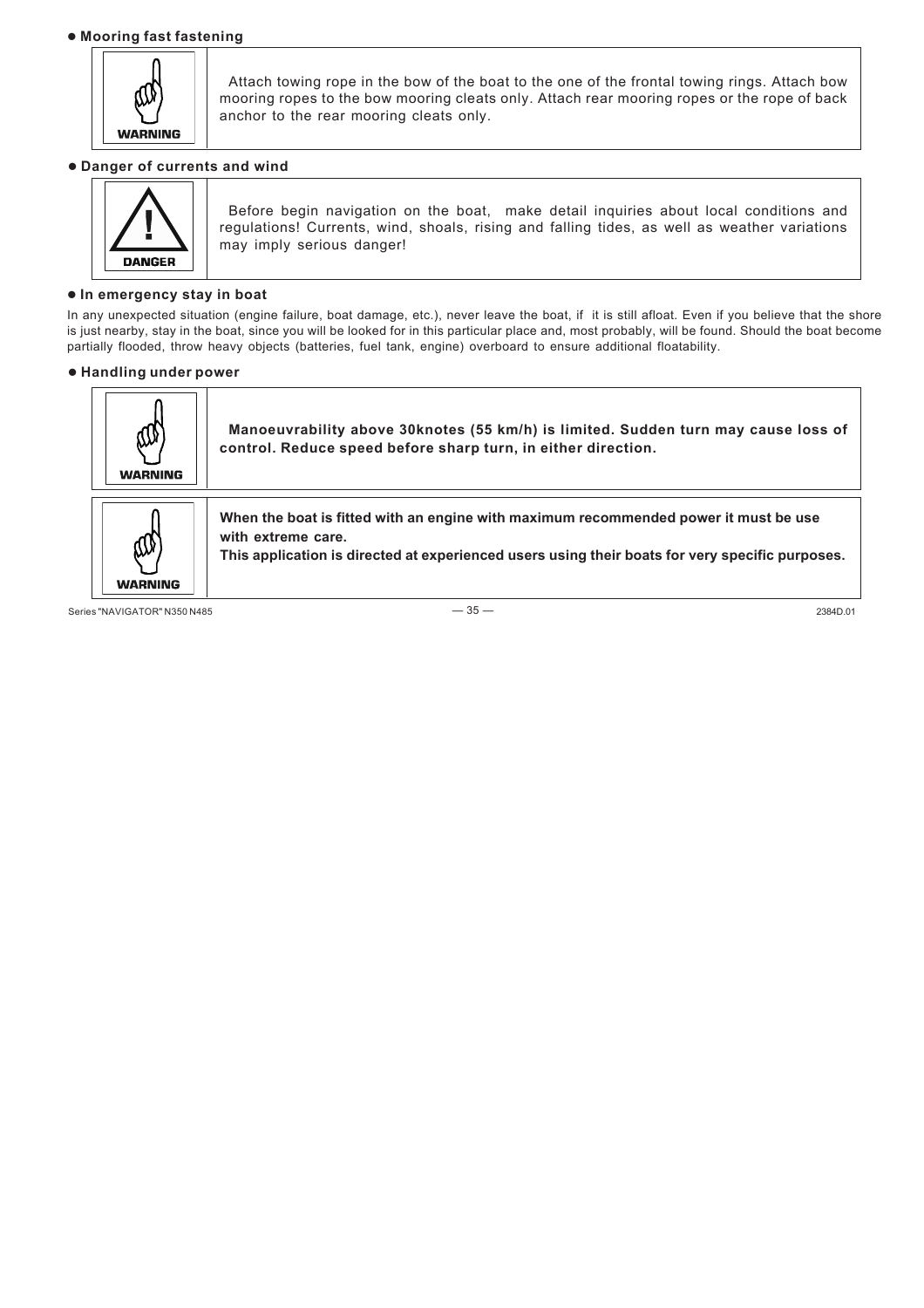

Do not operate your boat with an engine of rated power larger than that stated on the builder's plate in the boat.



Do not operate this craft at negative propulsion unit trim settings (bow down) at high speed. Craft may lean over on side. Instability in turns may result. Use negative trim to accelerate to planing speed from displacement speed and at lower planing speeds in choppy water (applicable to craft equipped with propulsion unit power trim).



Do not operate at maximum speed while in congested high traffic waterways or in weather and sea conditions of reduced visibility high winds or large waves. Reduce speed and wake as a courtesy and as a safety consideration to yourself and others. Observe and obey speed limit and no wake zones.



Observe right-of-way as defined by Rules of the Road and required by COLREG.

Always be certain to have sufficient distance to stop or manoeuvre if required to avoid collisions.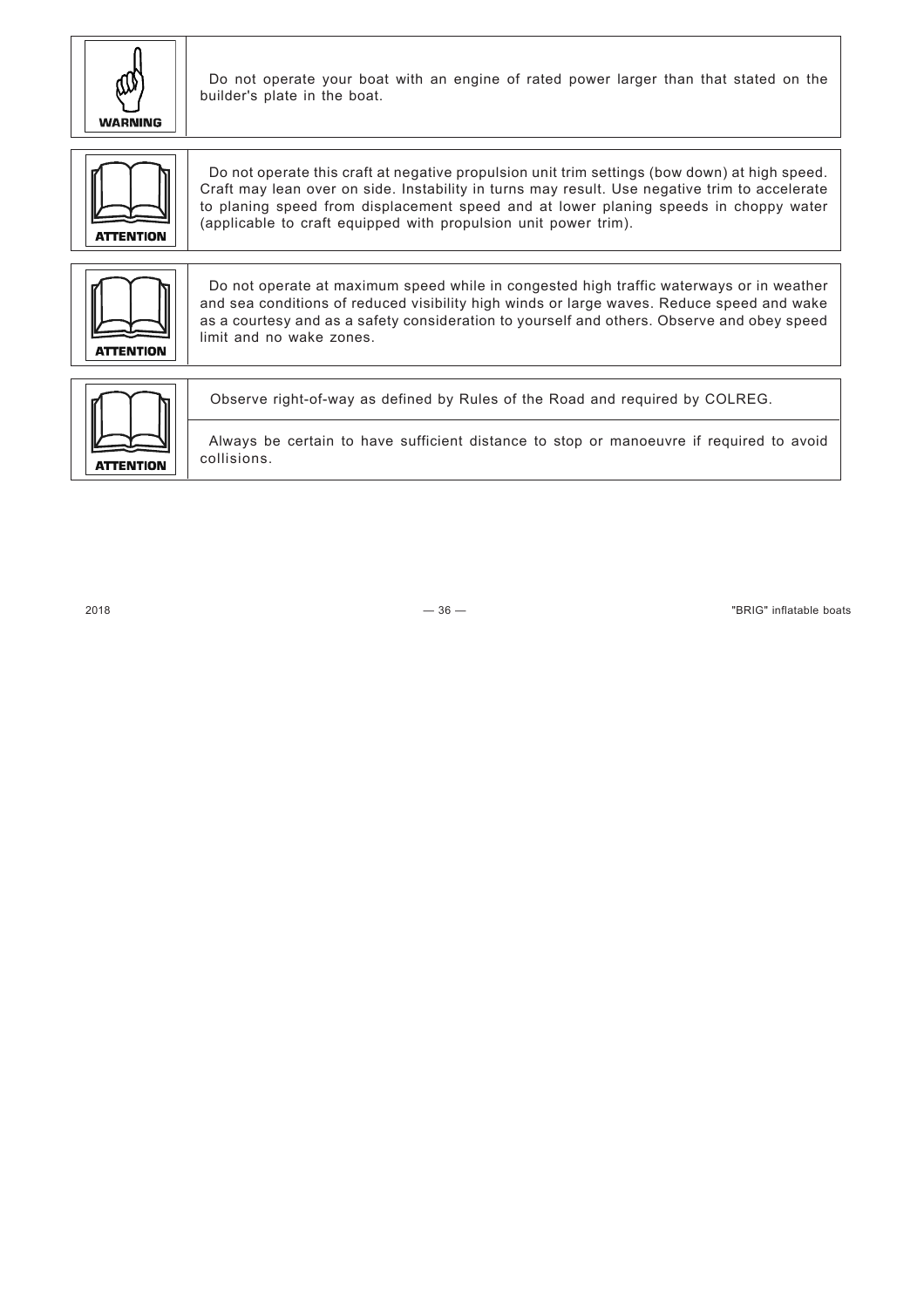# **NOTE: The inflatable boat was delivered with the following equipment installed:**

| 1. Fuel tank                                                                    | Stamp and signature |  |
|---------------------------------------------------------------------------------|---------------------|--|
| 2. Electric system                                                              | Stamp and signature |  |
| 3. Drain system                                                                 | Stamp and signature |  |
| 4.Bilge pump                                                                    | Stamp and signature |  |
| 5. Steering system                                                              | Stamp and signature |  |
| 6. Engine power system                                                          | Stamp and signature |  |
| 7. Engine installation, test and<br>completion of plantsand<br>fittings done by | Stamp and signature |  |